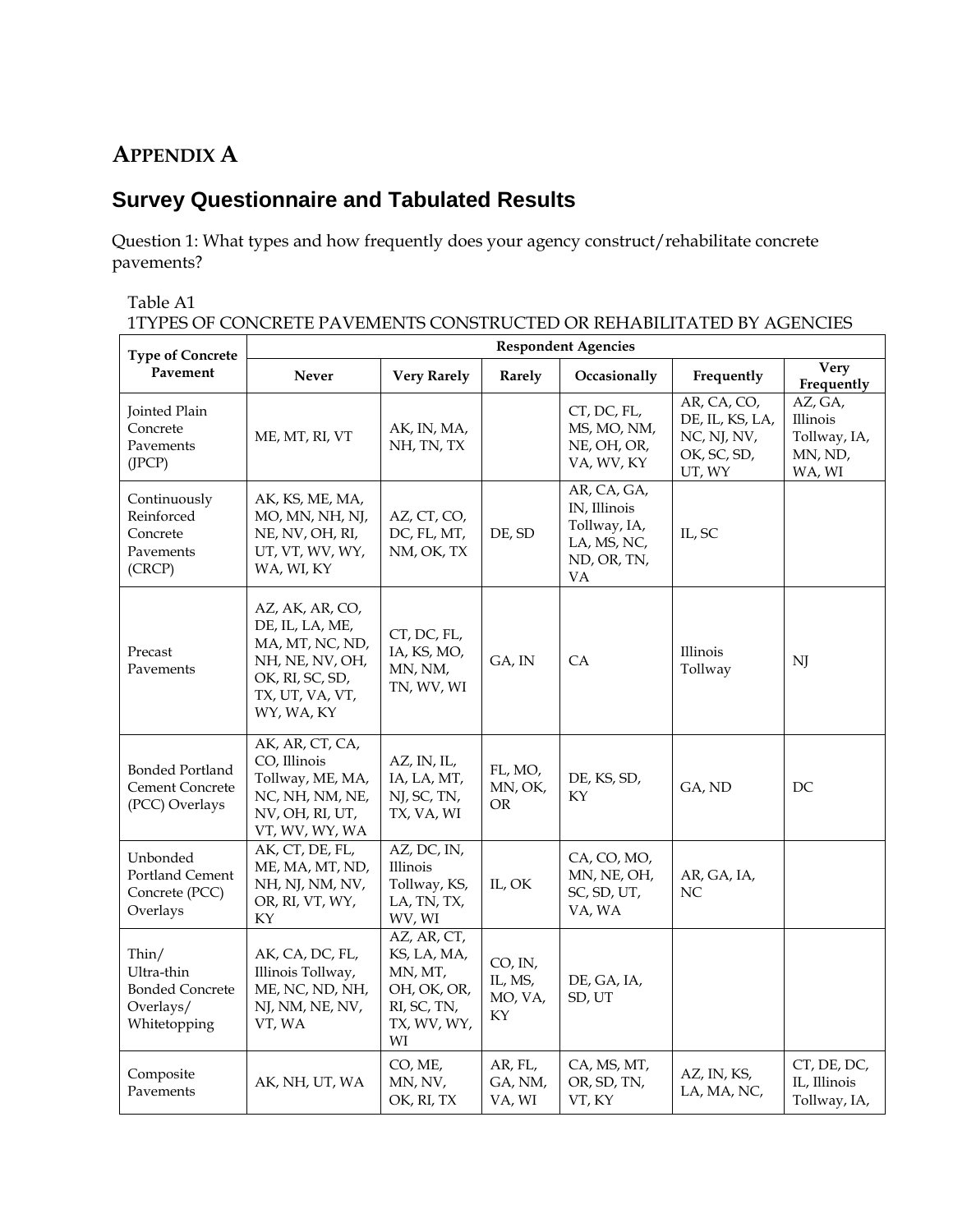## Table A1 1TYPES OF CONCRETE PAVEMENTS CONSTRUCTED OR REHABILITATED BY AGENCIES

| <b>Type of Concrete</b>    | <b>Respondent Agencies</b> |                    |        |              |                   |                    |  |
|----------------------------|----------------------------|--------------------|--------|--------------|-------------------|--------------------|--|
| Pavement                   | <b>Never</b>               | <b>Very Rarely</b> | Rarely | Occasionally | Frequently        | Verv<br>Frequently |  |
| (asphalt over<br>concrete) |                            |                    |        |              | ND, NE, OH,<br>SC | MO, NJ, WV,<br>WY  |  |

Additional Responses to Question 1: What types and how frequently does your agency construct/rehabilitate concrete pavements?

| Respondent                 | <b>Response Comments</b>                                                                                                                                                                                                                                                                                                                                                                                                                               |
|----------------------------|--------------------------------------------------------------------------------------------------------------------------------------------------------------------------------------------------------------------------------------------------------------------------------------------------------------------------------------------------------------------------------------------------------------------------------------------------------|
| <b>Illinois Tollway</b>    | Composite Pavements (concrete over concrete) will occasionally be considered<br>in rural environments.                                                                                                                                                                                                                                                                                                                                                 |
| Ohio                       | ODOT very rarely builds new composite pavements but routinely maintains<br>and rehabilitates them.                                                                                                                                                                                                                                                                                                                                                     |
| Florida                    | Assumption is that you wanted frequencies relative to all roadway<br>construction (asphalt and concrete) as opposed to frequency relative to what<br>percentage of concrete pavements are JPCP, CRCP, etc.                                                                                                                                                                                                                                             |
| North Dakota<br><b>DOT</b> | We marked Bonded PCC overlays as "frequently". We interpret this as a PCC<br>over asphalt pavement overlay, typically greater than 6" depth. We interpreted<br>the thin bonded PCC overlay (over asphalt pavement), whitetopping, to be<br>less than 6" depth, which we do not build and thus marked as "Never".                                                                                                                                       |
| Missouri                   | JRCP was not a choice here, but we frequently repair these as they are our<br>oldest existing concrete pavement type.                                                                                                                                                                                                                                                                                                                                  |
| Nebraska                   | NDOR has not yet allowed full PCCP reconstruction under-traffic on a 2-lane,<br>2-way road. Construction under traffic for full PCCP reconstruction of multi-<br>lane roadways is done without traffic adjacent to the lane(s) under<br>construction, unless a concrete protection barrier is used.                                                                                                                                                    |
| Wisconsin                  | Our main concrete pavement type is JPCP $w/d$ owels. We have not<br>constructed a CRCP since the late 1980s. We have done some extensive<br>repair/rehab work with precast pavements, but only a few projects. We<br>seldom place bonded, unbonded, or whitetopping. We have only built a few<br>true composite pavements. We have many concrete pavements that have<br>asphalt overlays, but only after many years of service as a concrete pavement. |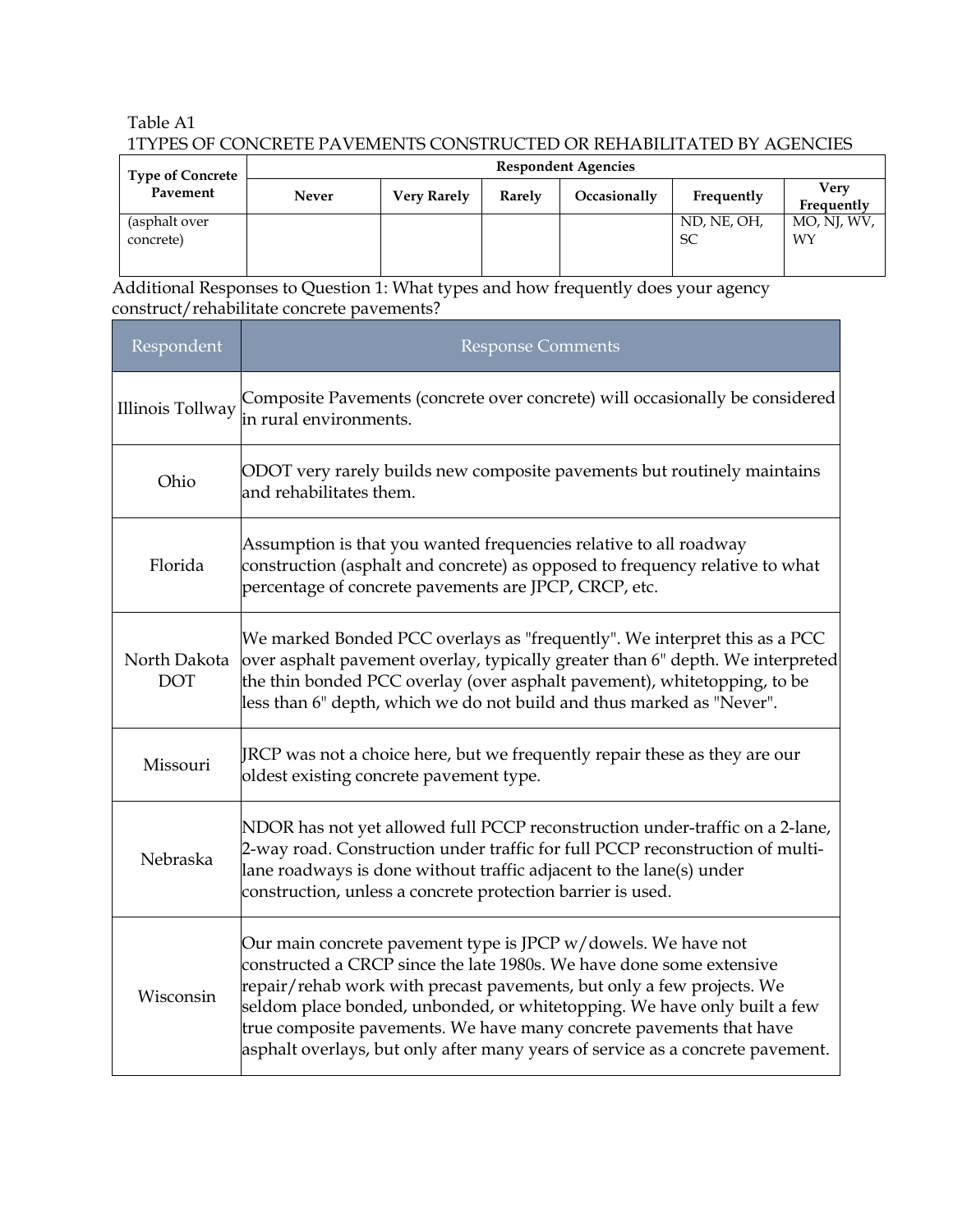| Respondent  | <b>Response Comments</b>                                                                                                                                                                                                                                                                                                                                                                                                                                 |
|-------------|----------------------------------------------------------------------------------------------------------------------------------------------------------------------------------------------------------------------------------------------------------------------------------------------------------------------------------------------------------------------------------------------------------------------------------------------------------|
| Mississippi | MDOT constructed CRCP during the 1960's - 1980s but that is not current<br>practice. Currently, on rare occasions MDOT will construct a JPCP. MDOT has<br>experimented with whitetopping at a few intersections. MDOT does not<br>construct new composite pavements; however, MDOT has composite<br>pavements due to HMA overlays placed over existing rigid pavements to<br>extend useful life of the pavement.                                         |
| Alaska      | In the past 20 years the AK DOT Southcoast Region has done 2 minor urban<br>street projects with Jointed PCC.                                                                                                                                                                                                                                                                                                                                            |
| <b>DOT</b>  | All of our new construction is now either JPCP or unbonded jointed concrete<br>overlays. We do rehabilitation on existing CRCP. We have considered precast<br>North Carolina pavements as a rehab, and we may do that in the future. We have done<br>bonded overlays in the past, but the performance has ranged from<br>disappointing to bad, so I do not anticipate doing this in the future. We have<br>not done whitetopping, but may in the future. |
| New Jersey  | During rehabilitation, we are replacing existing JRCP (concrete with top<br>temperature reinforcement) with JPCP or Precast slabs. New Jersey has<br>approximately 52% composite pavement. We are using HMA to repair<br>concrete under HMA (composite pavement).                                                                                                                                                                                        |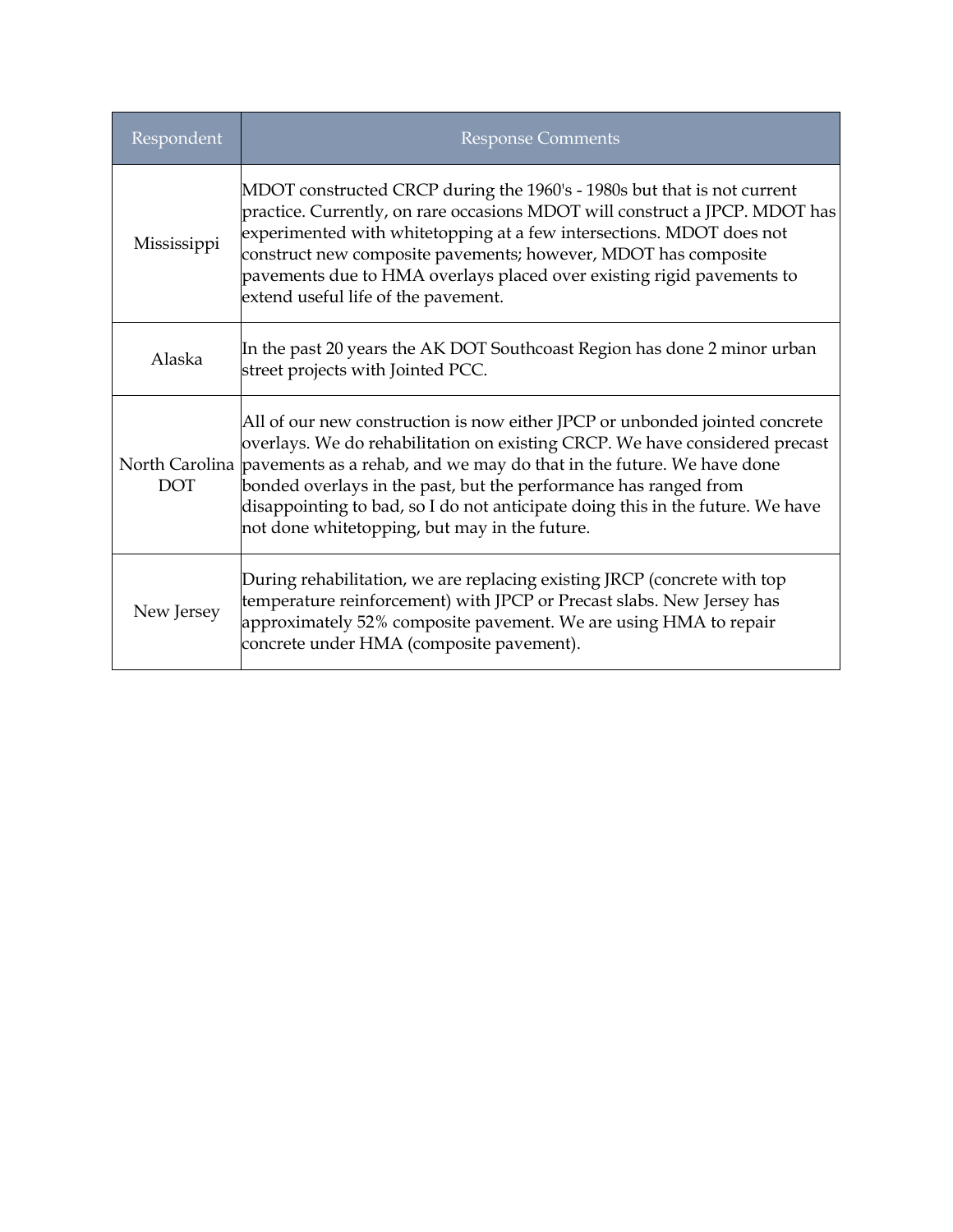#### Question 2: What types and how frequently does your agency perform concrete pavement rehabilitation/restoration?

TABLE A2

#### TYPES OF CONCRETE PAVEMENT REHABILITATION/RESTORATION TECHNIQUES USED BY AGENCIES

| Type of concrete<br>pavement                                 | <b>Respondent Agencies</b>                                                 |                                                     |                                                                            |                                                                                                         |                                                                                      |                                                                          |
|--------------------------------------------------------------|----------------------------------------------------------------------------|-----------------------------------------------------|----------------------------------------------------------------------------|---------------------------------------------------------------------------------------------------------|--------------------------------------------------------------------------------------|--------------------------------------------------------------------------|
| rehabilitation/<br>restoration<br>technique                  | Never                                                                      | <b>Very Rarely</b>                                  | Rarely                                                                     | Occasionally                                                                                            | Frequently                                                                           | <b>Very</b><br>Frequently                                                |
| Slab stabilization                                           | ME, NH,<br>VT                                                              | DC, FL, IL,<br>MA, MN,<br>ND, NM, SC,<br>VA, WV, WI | CT, CA,<br>DE, IN,<br>NE, OH,<br>RI, TN,<br>${\rm T} {\rm X}$              | AR, GA, Illinois<br>Tollway, IA, LA,<br>MO, MT, NC,<br>NV, OK, SD, UT,<br>WY, WA, KY                    | AZ, CO, KS, MS,<br>NJ                                                                |                                                                          |
| Partial-depth<br>repairs                                     | CA, FL,<br>ME, NH,<br>VT                                                   | AR, Illinois<br>Tollway, SC,<br>WI                  | IL, MA                                                                     | CT, IN, LA, MT,<br>NM, NE, OH,<br>OR, RI, TN, WY,<br>KY                                                 | AZ, DE, KS, MO,<br>NC, NV, OK, SD,<br>TX, UT, VA, WV,<br><b>WA</b>                   | CO, DC, GA,<br>IA, MN, ND,<br>NJ                                         |
| Full-depth repairs<br>(including precast<br>repairs)         | ME, NH,<br>VT                                                              |                                                     | AZ, MA,<br>NM, OR,<br>TN                                                   | AR, CA, MS, MT,<br>RI, KY                                                                               | CT, IN, IL, KS,<br>LA, NC, NE, NV,<br>OK, SC, SD, TX,<br>UT, VA, WV,<br>WY, WA, WI   | CO, DE, DC,<br>FL, GA, Illinois<br>Tollway, IA,<br>MO, MN, ND,<br>NJ, OH |
| Load transfer<br>restoration or<br>dowel bar<br>retrofitting | CT, FL,<br>ME, MA,<br>NH, SC,<br>VT                                        | AZ, AR, NC,<br>NJ, RI, TX                           | CA, IL,<br>NM, TN,<br>VA                                                   | DC, GA, IN,<br>Illinois Tollway,<br>IA, KS, LA, MT,<br>NE, OH, OK, OR,<br>SD, UT, WV,<br>WY, WA, WI, KY | CO, DE, MO,<br>MN, NV                                                                | ND                                                                       |
| Diamond grinding<br>and grooving                             | ME, NH,<br>VT                                                              | DC, MA                                              | NM, RI                                                                     | AZ, AR, CA, GA,<br>IN, IL, IA, LA,<br>MS, MT, NE, OK,<br>OR, SC, TX, VA,<br>WY, WI, KY                  | CT, CO, DE,<br>Illinois Tollway,<br>KS, MO, NC, NJ,<br>NV, OH, SD, TN,<br>UT, WV, WA | FL, MN, ND                                                               |
| Crack stitching                                              | AR, CT,<br>CA, DC,<br>FL, GA,<br>ME, MA,<br>MT, NC,<br>NH, VA,<br>VT, WA   | AZ, DE, IL,<br>LA, MN, NJ,<br>OR, SC, WI            | CO, IN,<br>Illinois<br>Tollway,<br>ND, NM,<br>NV, RI,<br>TN, TX,<br>WV, KY | IA, KS, NE, OK,<br>SD, UT, WY                                                                           | MO, OH                                                                               |                                                                          |
| Longitudinal edge<br>drains                                  | AZ, CO,<br>DE, ME,<br>MA, ND,<br>NH, VT,<br>WA                             | CA, DC, MN,<br>MT, NM, SC,<br>TN, TX                | CT, KS,<br>LA, MO,<br>NC, NV,<br>OH, OK,<br>OR, RI,<br>WI                  | AR, GA, IN, IL,<br>Illinois Tollway,<br>NJ, NE, UT, WV,<br>WY, KY                                       | SD, VA, WA                                                                           | FL, IA                                                                   |
| Lane replacement                                             | AZ, FL,<br>Illinois<br>Tollway,<br>ME, MA,<br>MT, ND,<br>NH, NV,<br>UT, VT | CT, MO, SC,<br>TN, TX, VA,<br>WV, WY, WI            | CO, IL,<br>KS, NC,<br>NM, RI                                               | CA, DC, IN, LA,<br>NJ, NE, OH, OK,<br>OR, SD, WA, KY                                                    | AR, GA                                                                               | DE, IA, MN                                                               |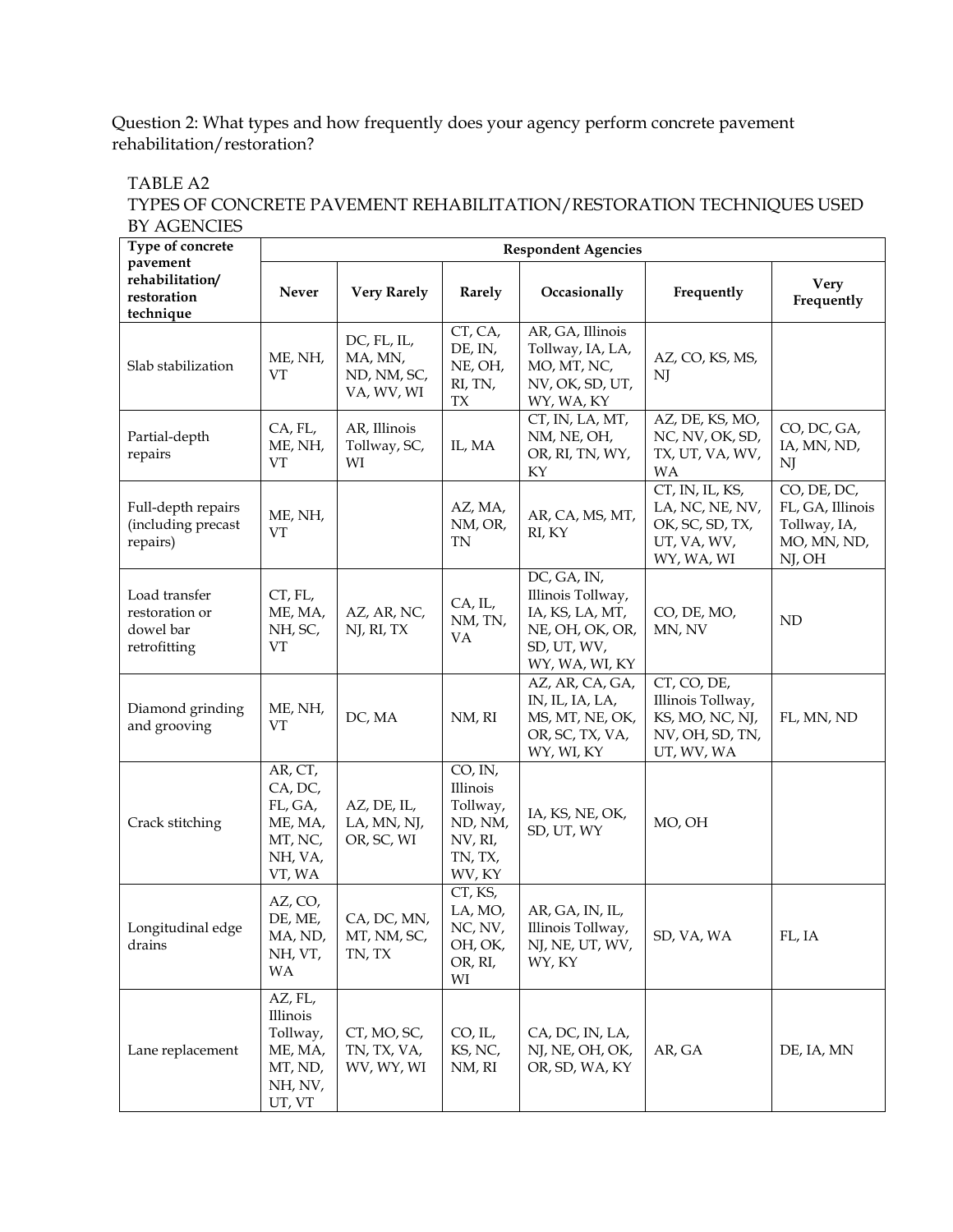Additional Responses to Question 2: What types and how frequently does your agency perform concrete pavement rehabilitation/restoration?

| Respondent | <b>Response Comments</b>                                                                                                                                                                                                                                                                                                                                                                                                                                                                                                                                                                                                                                                                                                                                                                                                                                                                                                                                                                                                                                                                                                                                                                                                |
|------------|-------------------------------------------------------------------------------------------------------------------------------------------------------------------------------------------------------------------------------------------------------------------------------------------------------------------------------------------------------------------------------------------------------------------------------------------------------------------------------------------------------------------------------------------------------------------------------------------------------------------------------------------------------------------------------------------------------------------------------------------------------------------------------------------------------------------------------------------------------------------------------------------------------------------------------------------------------------------------------------------------------------------------------------------------------------------------------------------------------------------------------------------------------------------------------------------------------------------------|
| Florida    | Assumption is that you wanted frequencies relative to concrete pavement<br>rehab work only. in other words, even if on a percentage basis concrete rehab<br>work is a small part of the work program, if the majority of the time we do<br>Joint Sealing and Resealing, I answered Very Frequently.                                                                                                                                                                                                                                                                                                                                                                                                                                                                                                                                                                                                                                                                                                                                                                                                                                                                                                                     |
| Illinois   | Joint sealing is mostly limited to longitudinal joints. IDOT uses narrow<br>unsealed transverse joints.                                                                                                                                                                                                                                                                                                                                                                                                                                                                                                                                                                                                                                                                                                                                                                                                                                                                                                                                                                                                                                                                                                                 |
| Arkansas   | Slab stabilization for maintenance operations                                                                                                                                                                                                                                                                                                                                                                                                                                                                                                                                                                                                                                                                                                                                                                                                                                                                                                                                                                                                                                                                                                                                                                           |
| Wisconsin  | WisDOT does not seal joints in concrete pavement. Joints are sometimes sealed<br>in urban projects - using hot-pour asphalt. This is the decision of the<br>municipality. "Never" might be the better answer for slab stabilization. We<br>have not done any partial-depth repair projects in several years. Full-depth<br>$ $ repairs are our main rehabilitation for concrete pavements. We did several<br>DBR projects about 15-20 years ago, but have few pavements left that could<br>use this treatment. Diamond grinding is done only if extensive joint repair is<br>performed, or on older non-doweled pavements. We really don't do crack<br>sealing and resealing, except when a particular crack would require such<br>treatment. Crack stitching has been done, but it's been several years and is not<br>common. Edge drains are used less often these days. Maintenance of these<br>systems is an issue, and we did not see a marked difference in performance on<br>a network basis. They are used, still, in certain areas to handle certain issues.<br>Lane replacement is not typically done, but a stretch of a lane replacement<br>might be, on a rehab project. It is not a stand-alone practice. |
| Wyoming    | Slab replacements (full-depth) Frequently crack and seat/overlay Frequently                                                                                                                                                                                                                                                                                                                                                                                                                                                                                                                                                                                                                                                                                                                                                                                                                                                                                                                                                                                                                                                                                                                                             |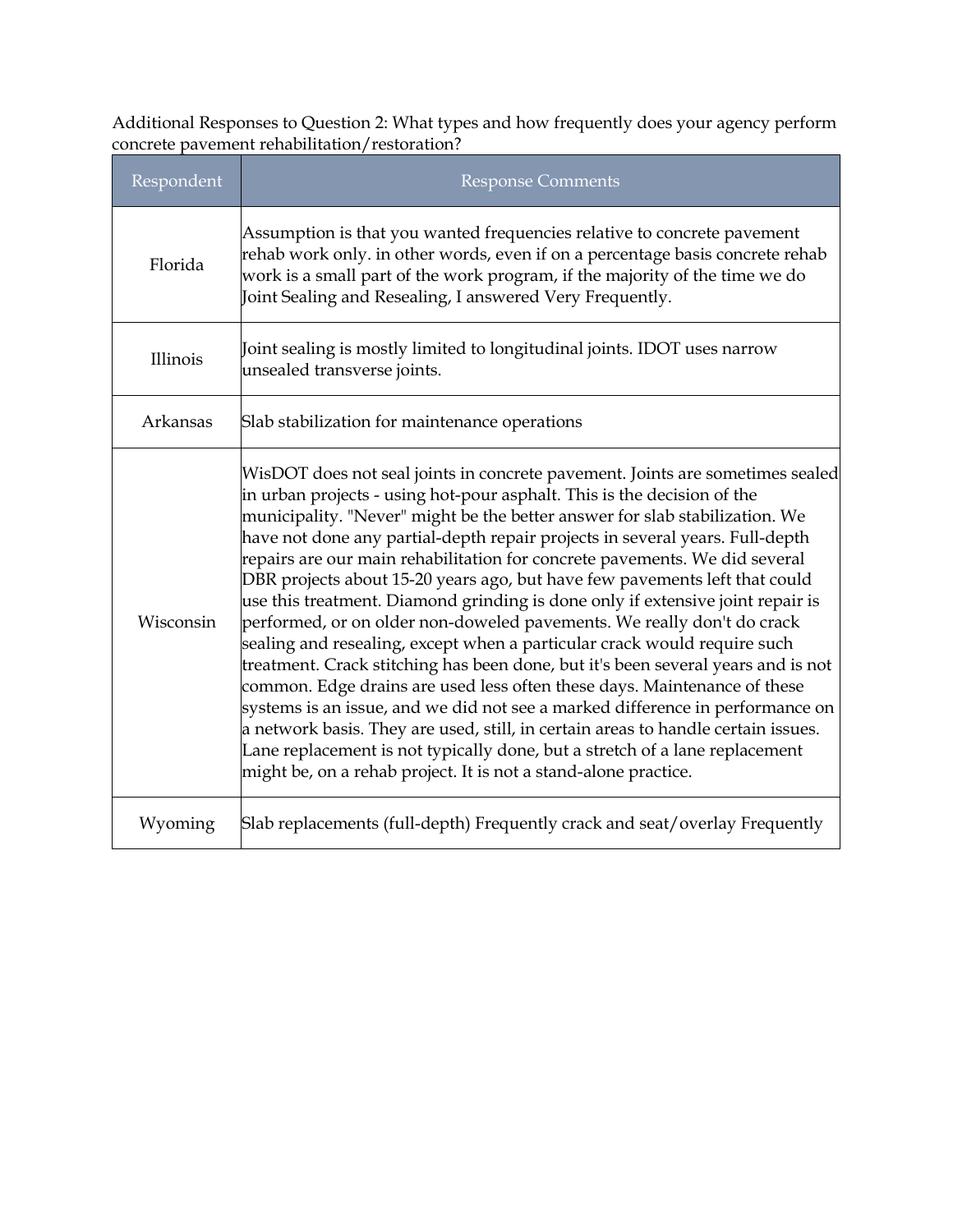Question 3: What practice(s) specific to maintenance of traffic (MOT) planning and implementation does your agency use to construct or rehabilitate concrete pavements under traffic?

#### TABLE A3 MAINTENANCE OF TRAFFIC (MOT) PLANNING AND IMPLEMENTATION PRACTICES USED BY AGENCIES

| Maintenance of Traffic (MOT) Planning<br>and Implementation Practices                                                                                                                                    | <b>Respondent Agencies</b>                                                                                                                             |
|----------------------------------------------------------------------------------------------------------------------------------------------------------------------------------------------------------|--------------------------------------------------------------------------------------------------------------------------------------------------------|
| Traffic Incident Management (TIM)<br>Responder Training                                                                                                                                                  | AZ, FL, GA, IN, Illinois Tollway, NC, NJ, NE, OH, OR,<br>VA                                                                                            |
| Adaptive Signal Control Technology<br>(ASCII)                                                                                                                                                            | NV, OR, TX, UT, WY                                                                                                                                     |
| <b>Smarter Work Zones</b>                                                                                                                                                                                | AR, FL, IL, Illinois Tollway, IA, LA, MO, NC, NV, OH,<br>OK, WY, KY                                                                                    |
| Road Diets (Roadway Reconfiguration)                                                                                                                                                                     | DE, DC, GA, IL, LA, MA, MO, MN, NV, RI                                                                                                                 |
| Data driven safety analysis (DDSA) tools<br>and techniques                                                                                                                                               | FL, Illinois Tollway, IA, LA, NC, NV, UT                                                                                                               |
| <b>Automated Road Condition Reporting</b><br>Techniques                                                                                                                                                  | AZ, AR, CA, Illinois Tollway, LA, MN, NC, NV, WY,<br>WA, KY                                                                                            |
| <b>Transportation Operations Data</b><br>Warehousing                                                                                                                                                     | IN, Illinois Tollway, LA, NV, UT                                                                                                                       |
| <b>Temporary Pavement Construction</b>                                                                                                                                                                   | AZ, AR, CT, CA, DE, DC, FL, GA, IN, IL, Illinois<br>Tollway, IA, KS, LA, MA, MO, MN, NC, ND, NM, NE,<br>NV, OH, OK, SC, SD, TX, UT, VA, WY, WA, WI, KY |
| Staged (rolling) detour                                                                                                                                                                                  | CA, DC, FL, GA, IN, IA, LA, MO, NJ, NE, NV, OK, SD,<br>VA, KY                                                                                          |
| Specific number of days/mile construction<br>limit on contract                                                                                                                                           | AZ, AR, CT, CA, CO, DC, GA, IL, Illinois Tollway, KS,<br>LA, MN, ND, NM, NE, NV, OK, SD, TN, VA, WY,<br>WA, KY                                         |
| Allowing the subcontractor to work within<br>the same work zone as the other<br>contractors on either side of the roadway<br>when work equipment does not encroach<br>on the traveled way of either lane | CO, DC, FL, GA, IN, IL, Illinois Tollway, IA, MA, MO,<br>NJ, NE, NV, OH, OK, SD, UT, VA, WY, WA, KY                                                    |
| Allowing work by equipment on the<br>shoulders across the road from a lane<br>closure to proceed at the same time as the<br>lane closure operation                                                       | DC, IN, NJ, NE, NV, OH, RI, UT, KY                                                                                                                     |
| Multiple work zones for each construction<br>activity                                                                                                                                                    | CT, CO, DE, DC, FL, GA, IN, IL, Illinois Tollway, IA,<br>KS, LA, MT, NC, ND, NJ, NV, OK, RI, SD, UT, VA,<br>WY, WA, KY                                 |
| Adding an advisory sign at each end of the<br>project to warn drivers of traffic delays                                                                                                                  | AZ, AR, CT, CO, DE, DC, FL, GA, IN, IL, Illinois<br>Tollway, KS, LA, MO, MN, NC, NJ, NM, NE, NV, OH,<br>OK, OR, SC, SD, TN, UT, VA, WY, WA, WI, KY     |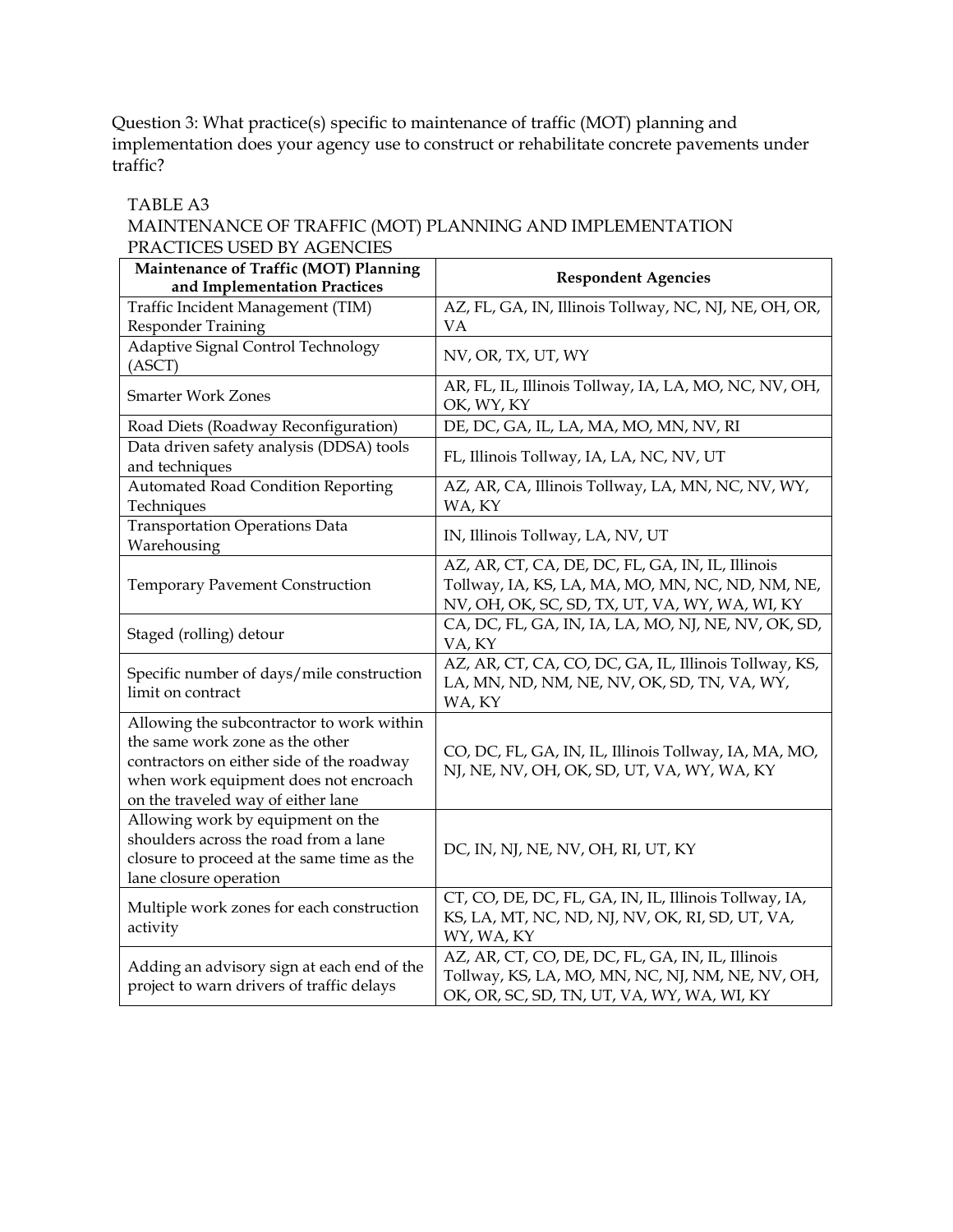Additional Responses to Question 3: What practice(s) specific to maintenance of traffic (MOT) planning and implementation does your agency use to construct or rehabilitate concrete pavements under traffic?

| Respondent       | <b>Response Comments</b>                                                                                                                                                                                                                                                                                                                                                                                                                                                                                                              |
|------------------|---------------------------------------------------------------------------------------------------------------------------------------------------------------------------------------------------------------------------------------------------------------------------------------------------------------------------------------------------------------------------------------------------------------------------------------------------------------------------------------------------------------------------------------|
| Georgia          | GDOT only allows contractors to work on either side of the road on a case by<br>case basis and this is done by adding special provisions to the contract.                                                                                                                                                                                                                                                                                                                                                                             |
| Illinois Tollway | $\mathbb H$ igh speed interstates are what we deal with, so in most cases work zones are<br>protected with temporary barrier wall.                                                                                                                                                                                                                                                                                                                                                                                                    |
| Maine            | $N/A$ , Maine does not use concrete pavements                                                                                                                                                                                                                                                                                                                                                                                                                                                                                         |
| Florida          | Pilot car is permitted, just not often the MOT choice of contractor.                                                                                                                                                                                                                                                                                                                                                                                                                                                                  |
| South Carolina   | Our concrete construction and rehabilitation (other than composite<br>pavements) is 99.9% on the interstate system. Patching is usually done under<br>nightly lane closures. New construction is most commonly done along with<br>widening and employs may different considerations for MOT.                                                                                                                                                                                                                                          |
| Nebraska         | Allow multiple work zones for the various construction activities, but not<br>specifically each activity and it isn't specifically noted on the plans. Single lane<br>closures (on multi-lane systems) with no open holes after dark. Daytime only,<br>single lane closures on 2-lane, 2-way roads and high-volume, multi-lame<br>systems. NDOR would likely allow 24/7 pilot car upon request for certain<br>situations. Allow the closing of cross roads in paving area but require an<br>alternate paved route for the cross road. |
|                  | New HampshireNot applicable as we don't have any concrete pavements that we maintain.                                                                                                                                                                                                                                                                                                                                                                                                                                                 |
| Utah             | We use price + time bidding on almost all contracts - Will provide tables with<br>number of lanes required at each hour of the day, to define acceptable work<br>windows and limit impact -on urban roadways with multiple lanes we allow<br>lane splits                                                                                                                                                                                                                                                                              |
| New Jersey       | A project completed recently was up to NY line. NJDOT coordinated with the<br>NJ State Thruway Authority for lane closing to minimize the traffic<br>disruptions due to projects in their jurisdiction.                                                                                                                                                                                                                                                                                                                               |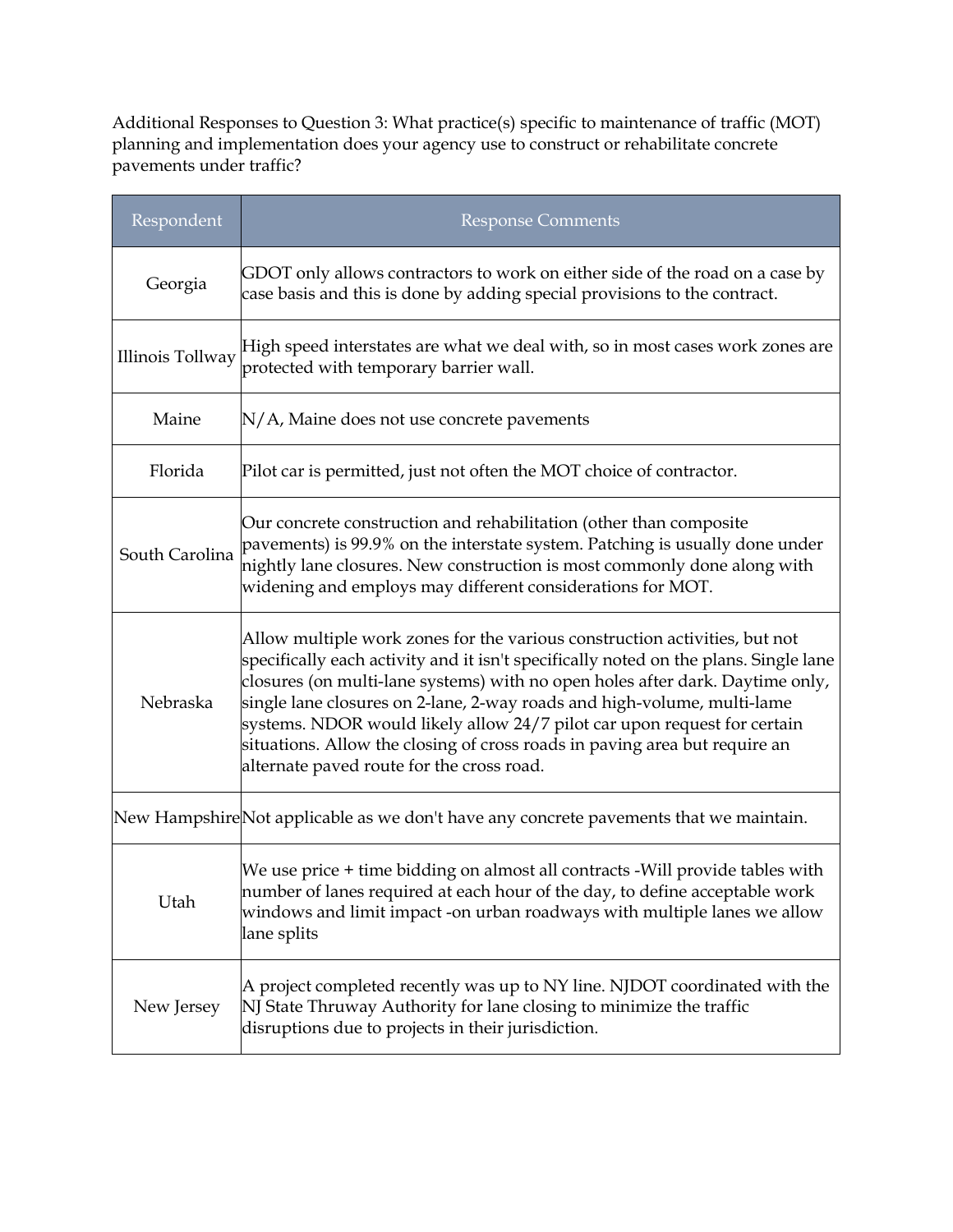Question 4: What project-related communication(s) does your agency use to construct or rehabilitate concrete pavements under traffic?

#### TABLE A4

## PROJECT-RELATED COMMUNICATION TECHNIQUES USED BY AGENCIES

| Project-Related Communication<br>Techniques                                                                                                                                      | <b>Respondent Agencies</b>                                                                                                                                                            |
|----------------------------------------------------------------------------------------------------------------------------------------------------------------------------------|---------------------------------------------------------------------------------------------------------------------------------------------------------------------------------------|
| Preconstruction conferences among<br>agency, contractor, local community<br>representatives, law enforcement, etc.                                                               | AZ, AR, CT, CA, CO, DE, DC, FL, GA, IN, IL, Illinois<br>Tollway, IA, KS, LA, MA, MO, MN, MT, NC, ND, NJ,<br>NM, NE, NV, OH, OK, OR, RI, SC, SD, TN, TX, UT, VA,<br>WV, WY, WA, WI, KY |
| Periodic construction team meetings                                                                                                                                              | AZ, AR, CT, CA, CO, DE, DC, FL, GA, IN, IL, Illinois<br>Tollway, IA, KS, LA, MA, MO, MN, NC, ND, NJ, NM,<br>NE, NV, OH, OK, OR, RI, SC, SD, TN, VA, WY, WA,<br>WI, KY                 |
| Pre-paving team meetings                                                                                                                                                         | AZ, CT, CA, CO, DE, DC, FL, GA, IN, IL, Illinois<br>Tollway, IA, KS, LA, MA, MO, MN, MT, NC, NJ, NM,<br>NV, OK, OR, RI, SC, SD, TN, UT, VA, WV, WY, WA,<br>WI, KY                     |
| Commitment tracking systems (CTSs)                                                                                                                                               | GA, UT                                                                                                                                                                                |
| Setting up community task forces                                                                                                                                                 | CA, DE, GA, Illinois Tollway, IA                                                                                                                                                      |
| Scheduling a public meeting after the<br>preconstruction conference and before<br>work begins in the field to allow the<br>public to interact with the agency<br>concerned       | AZ, CT, CA, CO, DE, DC, FL, GA, IN, IA, KS, MO, NJ,<br>NE, OK, OR, WY, KY                                                                                                             |
| Meetings within the highway agency<br>design and construction staff during<br>design and prior to construction to better<br>understand the design assumptions and<br>limitations | AZ, AR, CT, CA, DE, DC, FL, GA, IN, IL, Illinois<br>Tollway, IA, KS, LA, MA, MO, MN, NC, ND, NJ, NV,<br>OH, OK, OR, RI, SC, SD, TN, TX, VA, WV, WY, WA,<br>WI                         |
| Project coordination meetings on other<br>projects in the vicinity                                                                                                               | AZ, CT, CA, CO, DC, FL, GA, IN, IL, Illinois Tollway,<br>IA, LA, NC, NJ, NE, NV, OH, OK, OR, UT, VA, WY,<br>WA, WI                                                                    |
| Project coordination meetings on right of<br>way and utilities                                                                                                                   | AZ, AR, CT, CA, DE, DC, FL, GA, IN, IL, Illinois<br>Tollway, IA, KS, LA, MN, NC, ND, NM, NV, OH, OK,<br>OR, RI, SC, TN, UT, WY, WA, WI                                                |
| Project coordination meetings with<br>media/schools/businesses/emergency<br>services                                                                                             | AZ, AR, CT, CA, DC, FL, GA, IN, IL, Illinois Tollway,<br>IA, KS, LA, MO, MN, NC, NM, NV, OH, OK, OR, SC,<br>SD, WY, WA, WI, KY                                                        |
| Project coordination meetings with other<br>transportation infrastructure (e.g.,<br>railroad)                                                                                    | AZ, AR, CT, CA, DE, DC, FL, GA, IN, IL, Illinois<br>Tollway, IA, KS, LA, MO, MN, NC, NJ, OH, OK, OR,<br>SC, SD, TN, WY, WI                                                            |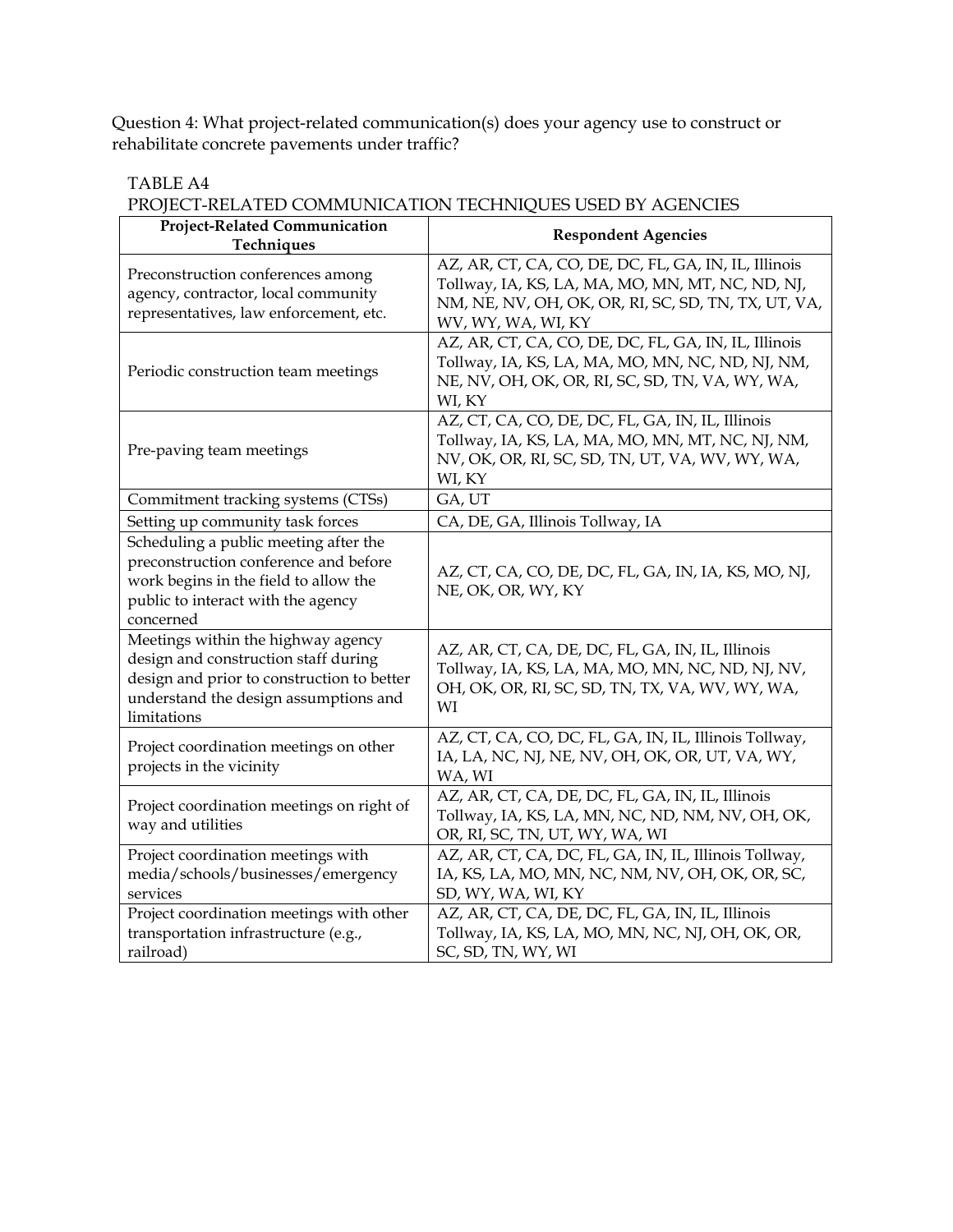Additional Responses to Question 4: What project-related communication(s) does your agency use to construct or rehabilitate concrete pavements under traffic?

| Respondent | <b>Response Comments</b>                                                                                                                                       |
|------------|----------------------------------------------------------------------------------------------------------------------------------------------------------------|
| Georgia    | We do our Public Meetings prior to the Preconstruction Conference, actually<br>in the design phase to get the public by in before proceeding with the project. |
|            | Illinois Tollway Website and construction information signs.                                                                                                   |
| Maine      | N/A, Maine does not use concrete pavements                                                                                                                     |
|            | New HampshireNot applicable as we don't have any concrete pavements that we maintain.                                                                          |
| New Jersey | A project completed recently was up to NY line. NJDOT coordinated with the<br>NJ State Thruway Authority.                                                      |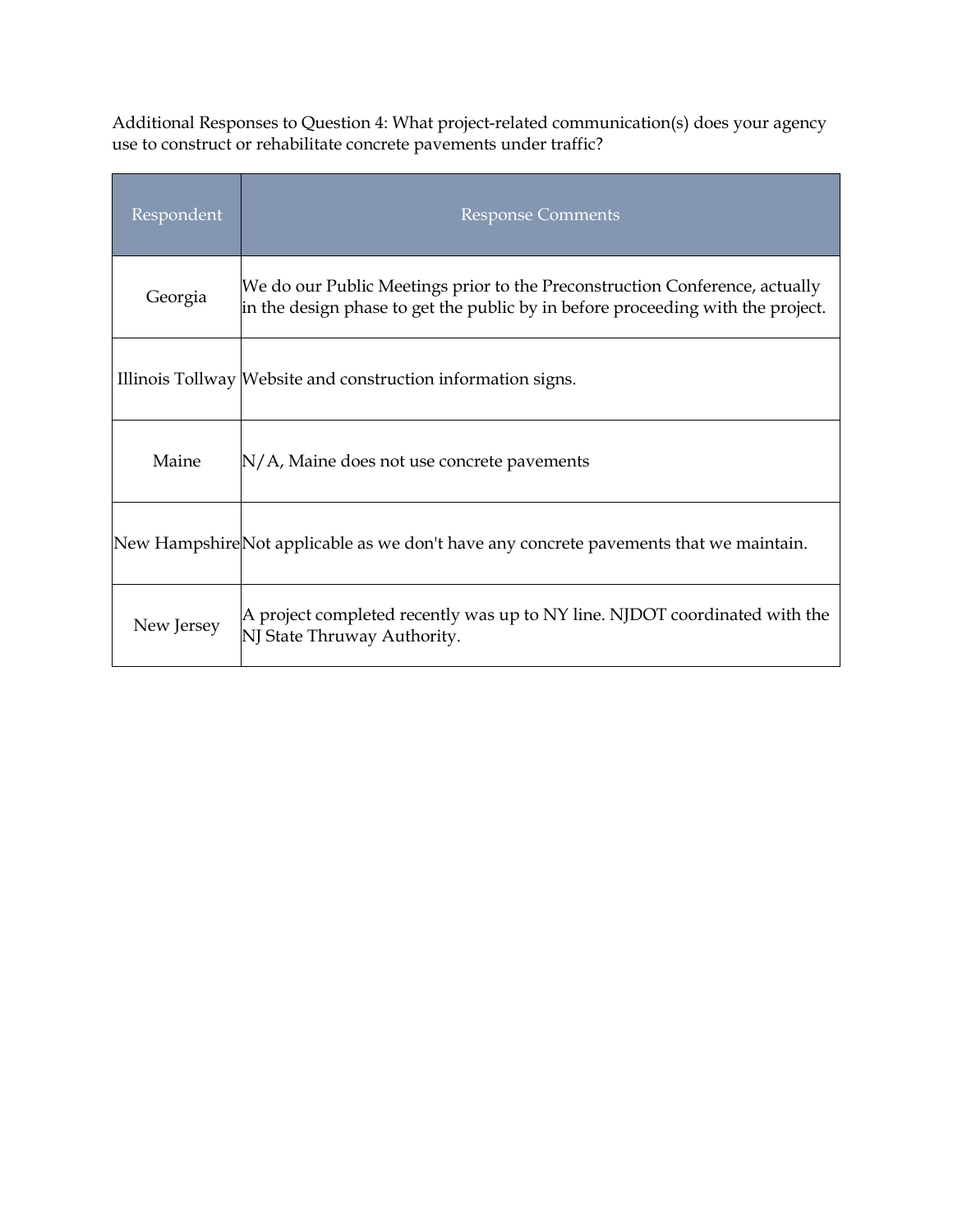Question 5: What public outreach practice(s) does your agency use to construct or rehabilitate concrete pavements under traffic?

| ABLE. |  |
|-------|--|
|-------|--|

PUBLIC OUTREACH PRACTICES USED BY AGENCIES

| <b>Public Outreach Practices</b>                                                                                                                                              | <b>Respondent Agencies</b>                                                                                                                                                    |
|-------------------------------------------------------------------------------------------------------------------------------------------------------------------------------|-------------------------------------------------------------------------------------------------------------------------------------------------------------------------------|
| Brochures and mailers                                                                                                                                                         | AZ, CA, DE, FL, Illinois Tollway, KS, NC, NV, OR, RI,<br>UT, VA, WA, WI                                                                                                       |
| Press releases/media alerts                                                                                                                                                   | AZ, AR, CT, CA, CO, DE, DC, FL, GA, IN, IL, Illinois<br>Tollway, IA, KS, LA, MA, MO, MN, MT, NC, ND, NM,<br>NE, NV, OH, OK, OR, RI, SC, SD, TN, UT, VA, WV,<br>WY, WA, WI, KY |
| Newsletters/paid advertisements                                                                                                                                               | AZ, CT, CA, DE, DC, FL, GA, IN, LA, MT, NV, OR, SD,<br>UT, WY                                                                                                                 |
| Public information center                                                                                                                                                     |                                                                                                                                                                               |
| Telephone hotline                                                                                                                                                             | AZ, CA, CO, DE, DC, FL, KS, MO, MT, NC, NM, NE,<br>OR, RI, UT, VA, WV, WY, WA                                                                                                 |
| Project website                                                                                                                                                               | AZ, AR, CA, CO, DE, DC, FL, IN, IL, Illinois Tollway,<br>IA, MN, NC, ND, NJ, NM, NE, OH, OR, RI, SC, SD, TN,<br>TX, UT, VA, WY, WA, WI, KY                                    |
| Planed lane closure website                                                                                                                                                   | AZ, AR, FL, IN, IL, Illinois Tollway, IA, KS, MN, NE,<br>NV, OR, SC, UT, VA, WA, WI                                                                                           |
| Rideshare promotions                                                                                                                                                          | CA, GA, NC, OR                                                                                                                                                                |
| Visual content for website and meetings                                                                                                                                       | AZ, AR, DE, DC, IN, Illinois Tollway, IA, LA, NE, OR,<br>SD, TN, UT, VA, WY, WA                                                                                               |
| Public service announcements (PSAs)                                                                                                                                           | AZ, CA, DE, DC, FL, IL, KS, LA, NC, NE, NV, OK, OR,<br>SD, VA, WY, KY                                                                                                         |
| Press kits and business survival kits<br>(containing tips/tactics for success during<br>work zone construction, business survival<br>videos, and general project information) | AZ, DE, GA, IL, NE, NV, WI                                                                                                                                                    |
| Traveler information system                                                                                                                                                   | AZ, AR, CA, FL, GA, IL, IA, LA, MO, NC, NJ, NE, NV,<br>OH, OR, RI, SC, SD, VA, WA, WI                                                                                         |
| Toll-free telephone number/hotline                                                                                                                                            | AZ, AR, CA, DE, GA, IN, IA, KS, MO, MN, NC, ND,<br>NV, OK, VA, WY, WA                                                                                                         |
| Social media (i.e., facebook, twitter,<br>linkedin etc.)                                                                                                                      | AZ, AR, DE, DC, FL, GA, IN, IL, Illinois Tollway, IA,<br>KS, LA, MA, MO, MN, NC, ND, NE, NV, OH, OK, OR,<br>RI, SC, SD, TN, UT, VA, WV, WY, WA, WI, KY                        |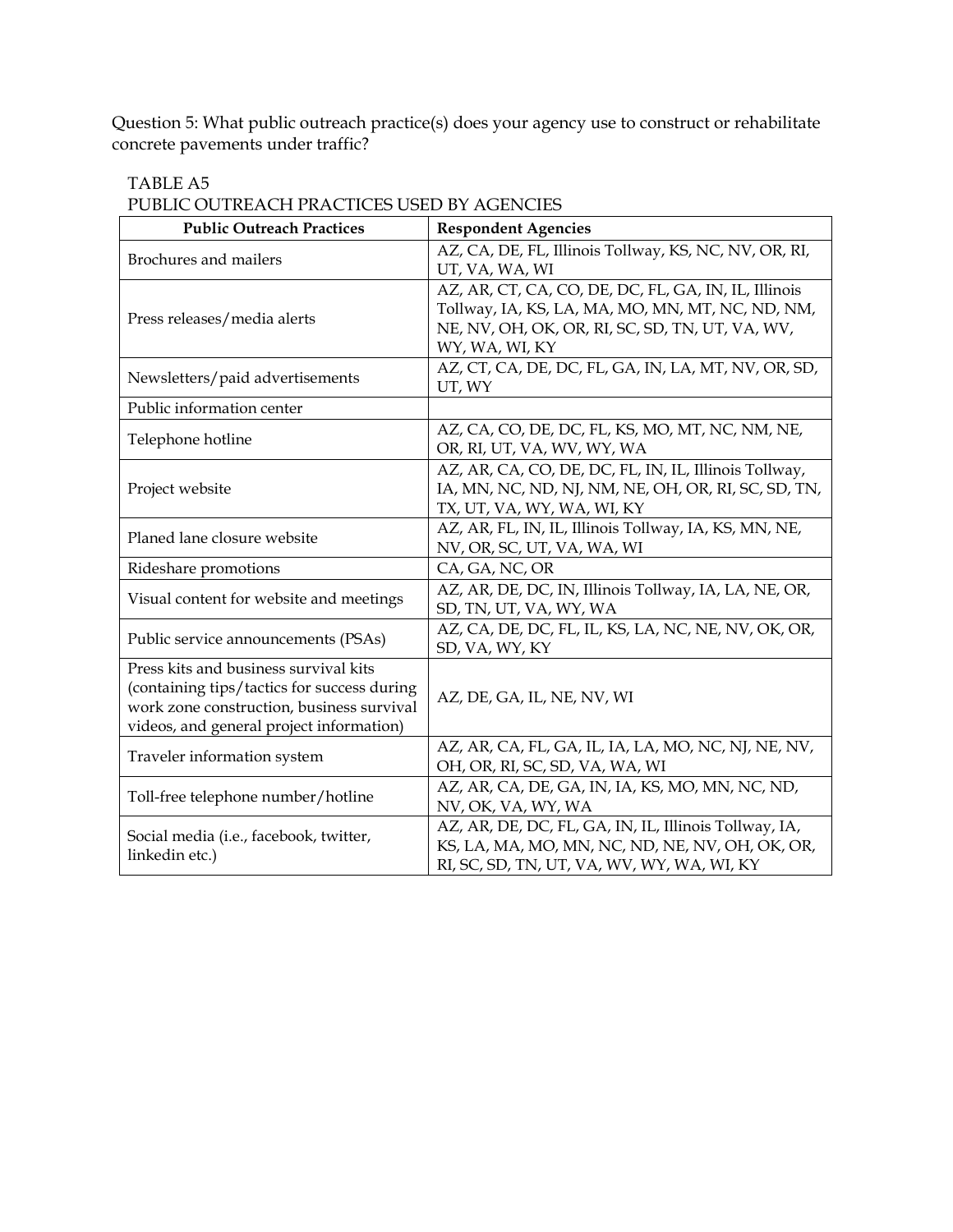Additional Responses to Question 5: What public outreach practice(s) does your agency use to construct or rehabilitate concrete pavements under traffic?

| Respondent       | <b>Response Comments</b>                                                                    |
|------------------|---------------------------------------------------------------------------------------------|
| Illinois Tollway | Emails are sent to I-Pass patrons who may be impacted by a construction<br>project.         |
| Maine            | $N/A$ , Maine does not use concrete pavements                                               |
| Nebraska         | Portable and Permanent Variable Message Boards to notify of upcoming work.                  |
|                  | New Hampshire Not applicable as we don't have any concrete pavements that we maintain.      |
| Massachusetts    | All MassDOT Construction workzones, lane closures and construction is<br>available via WEB. |
| Utah             | Use an email list do sent regular updates                                                   |
| New Jersey       | Preconstruction notices were issued to local officials and other transportation<br>agencies |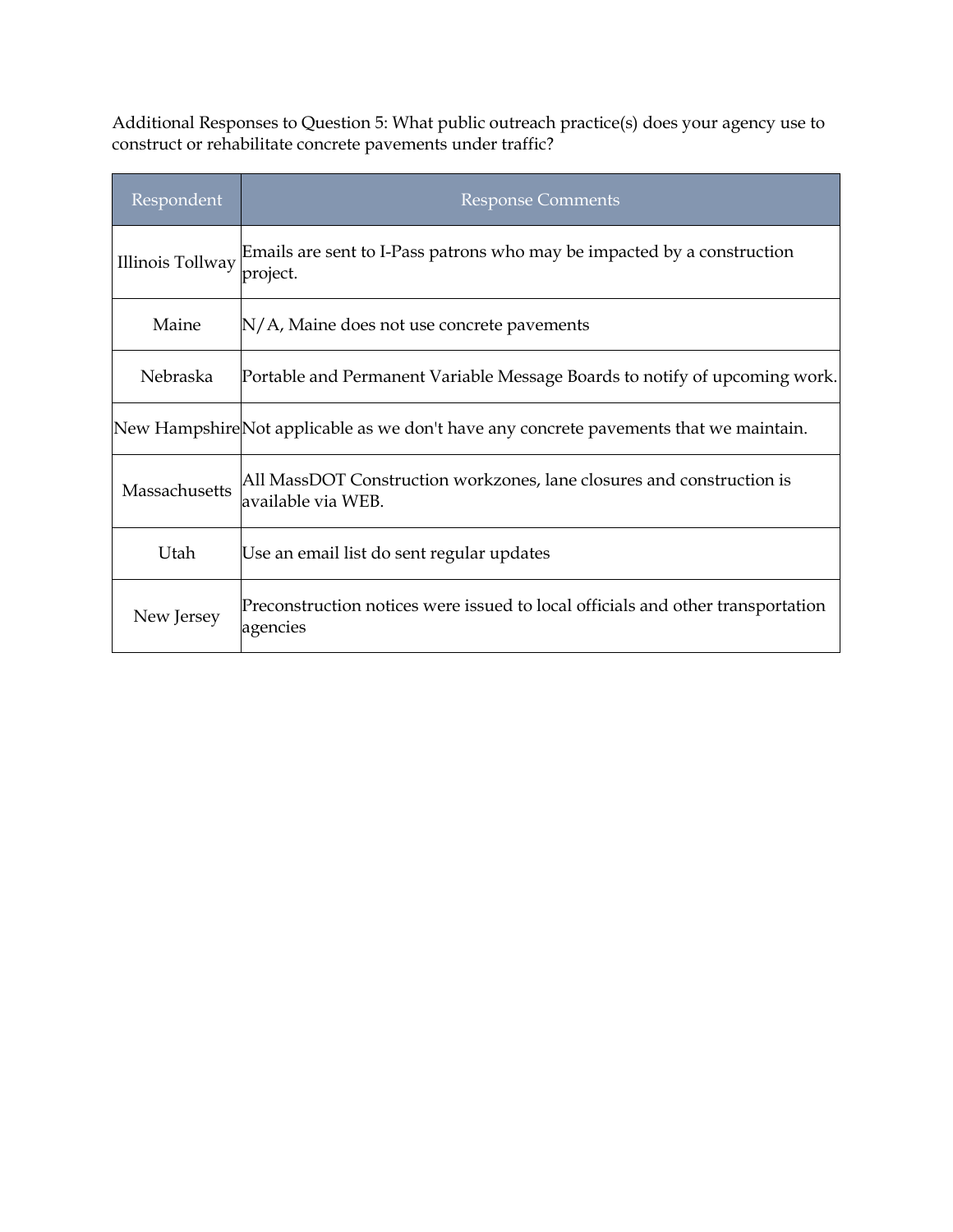Question 6: What motorist information practice(s) does your agency use to construct or rehabilitate concrete pavements under traffic?

#### TABLE 2A6

MOTORIST INFORMATION PRACTICES USED BY AGENCIES

| <b>Motorist Information Practices</b>                    | <b>Respondent Agencies</b>                                                                                                                                                 |
|----------------------------------------------------------|----------------------------------------------------------------------------------------------------------------------------------------------------------------------------|
| Traffic radio stations                                   | AZ, AR, CA, CO, DC, GA, IN, IL, IA, LA, MN, OR, SC, TN, TX,<br>VA, WA                                                                                                      |
| Changeable message signs (CMS)                           | AZ, AR, CT, CA, CO, DE, DC, FL, GA, IN, IL, Illinois Tollway,<br>IA, KS, LA, MO, MN, MT, NC, ND, NJ, NM, NE, NV, OH, OK,<br>OR, RI, SC, SD, TX, UT, VA, WV, WY, WA, WI, KY |
| Variable speed limit signs                               | CT, CA, CO, DC, FL, GA, IN, IL, IA, KS, MO, MN, NC, NJ,<br>NV, OH, SC, TN, UT, VA, WV, WY, WA                                                                              |
| 511 traveler information systems                         | AZ, AR, CT, CA, CO, FL, GA, IN, Illinois Tollway, IA, KS, MN,<br>MT, NC, ND, NJ, NE, NV, OK, OR, SD, VA, WV, WY, WA, WI                                                    |
| Transportation management<br>centers (TMCs)              | AZ, CA, DE, FL, GA, IN, IA, MO, MN, NC, NV, OH, OR, RI,<br>SC, TN, VA, WY, WA                                                                                              |
| Highway advisory radio (HAR)<br>system                   | AR, FL, IA, LA, MN, MT, NV, OH, OK, RI, VA, WA, KY                                                                                                                         |
| Highway information<br>network/website                   | AZ, AR, FL, GA, IN, IL, IA, KS, LA, MA, MO, MN, NC, NV,<br>OR, VA, WV, WY, WA, KY                                                                                          |
| Freight travel information systems                       | NV, OR, WA                                                                                                                                                                 |
| Temporary motorist information<br>signs                  | AZ, CT, DC, FL, IN, IL, Illinois Tollway, IA, LA, MA, MN, NC,<br>ND, NJ, NV, OK, OR, RI, TN, VA, WV, WY, WA, WI, KY                                                        |
| Social media (i.e., facebook,<br>twitter, linkedin etc.) | AZ, AR, CA, CO, DC, FL, GA, IN, IL, Illinois Tollway, IA, KS,<br>LA, MO, MT, NC, NE, NV, OH, OK, OR, RI, SC, SD, TN, UT,<br>VA, WY, WA, WI, KY                             |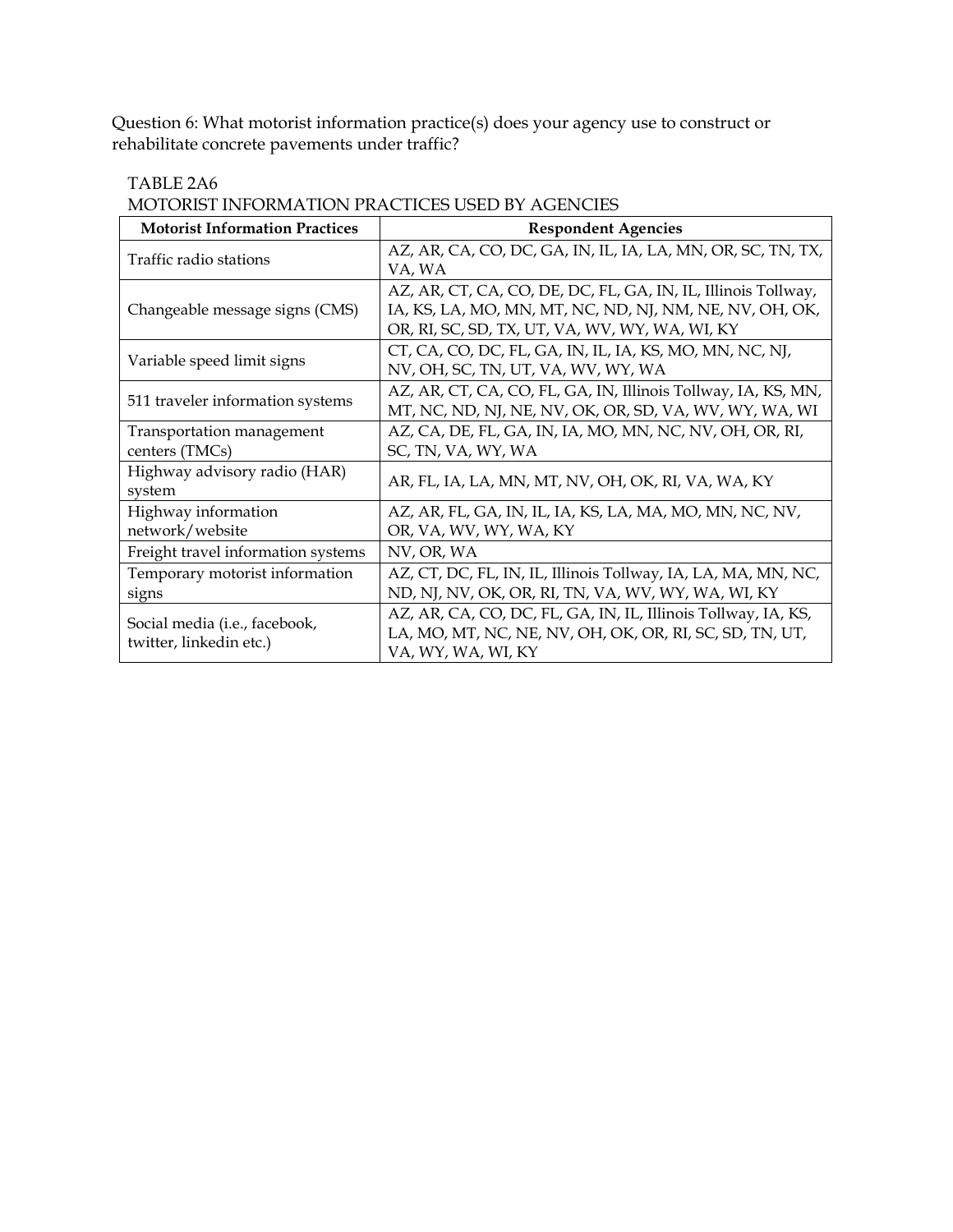Additional Responses to Question 6: What motorist information practice(s) does your agency use to construct or rehabilitate concrete pavements under traffic?

| Respondent | <b>Response Comments</b>                                                               |
|------------|----------------------------------------------------------------------------------------|
| Maine      | N/A, Maine does not use concrete pavements                                             |
|            | New Hampshire Not applicable as we don't have any concrete pavements that we maintain. |
| Florida    | Waze                                                                                   |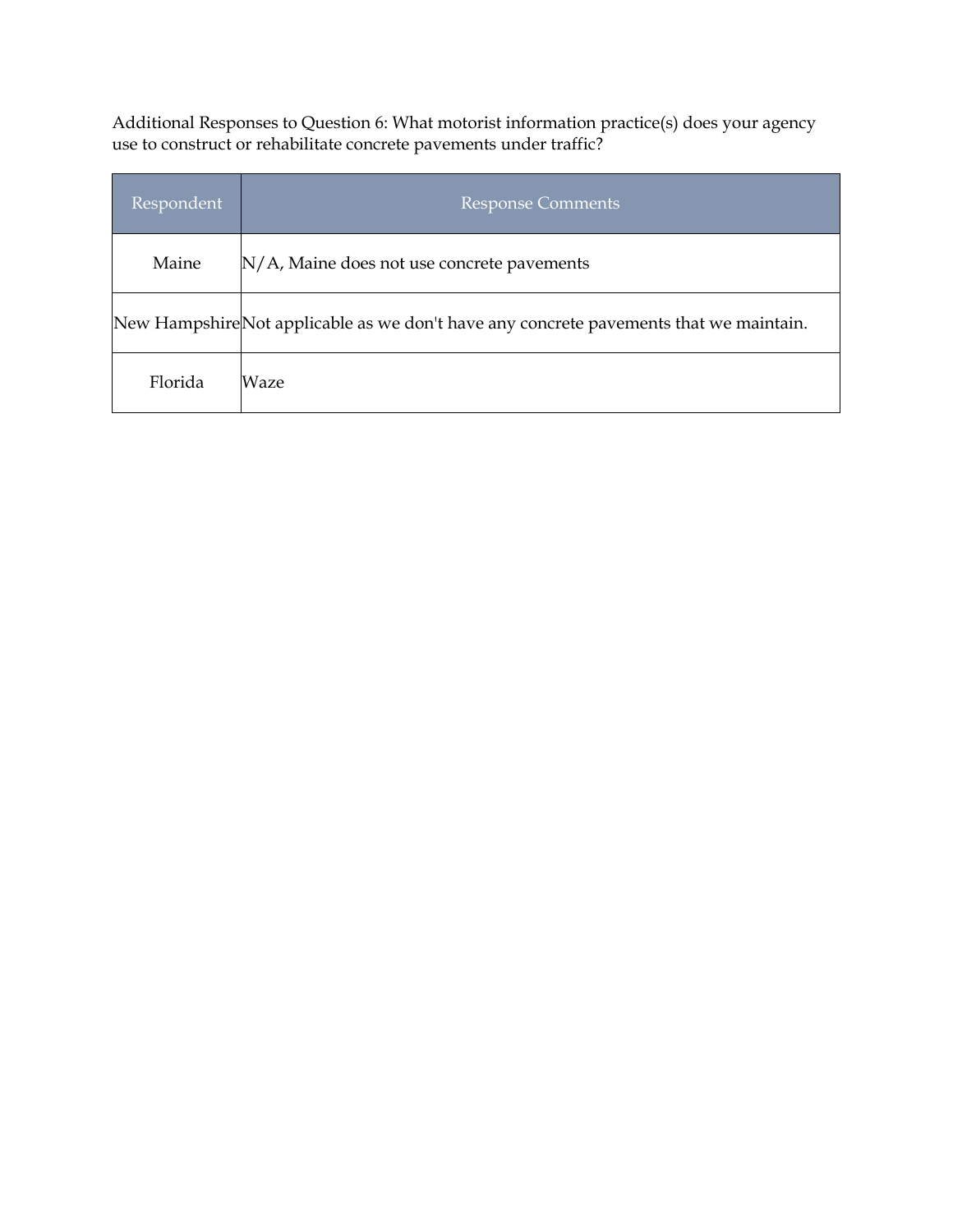Question 7: What project management technique(s) does your agency use to construct or rehabilitate concrete pavements under traffic?

#### TABLE A7

PROJECT MANAGEMENT TECHNIQUES USED BY AGENCIES

| <b>Project Management Techniques</b>                             | <b>Respondent Agencies</b>                                                                                                                         |
|------------------------------------------------------------------|----------------------------------------------------------------------------------------------------------------------------------------------------|
| General engineering consultants to help<br>with project delivery | AZ, AR, CA, CO, DC, FL, GA, IN, IL, Illinois Tollway,<br>IA, KS, LA, MA, MO, MN, NC, ND, NJ, NM, NE, NV,<br>OH, OK, OR, RI, SC, TN, UT, VA, WI, KY |
| In-house project management training<br>programs                 | AZ, CT, CA, DC, FL, GA, IN, Illinois Tollway, IA, MO,<br>MN, NC, ND, NJ, NM, NE, NV, OH, OK, OR, RI, SC,<br>SD, VA, WV, WY, WI, KY                 |
| Project management suite of tools/web<br>services                | AZ, CA, FL, IL, MN, ND, NM, NE, UT, VA                                                                                                             |
| Project management manual/best<br>practices documentation        | CA, GA, IN, IL, Illinois Tollway, IA, KS, MN, NJ, NE,<br>NV, OH, OR, SD, TN, VA, WY, WA, WI, KY                                                    |
| Risk Management Tools/Systems                                    | CA, GA, IN, IA, NJ, NV, TX, UT, VA                                                                                                                 |
| GIS and Data Management Tools                                    | CA, DC, FL, IN, IL, Illinois Tollway, LA, MO, NM, UT,<br>VA, WV, WY                                                                                |
| e-Construction                                                   | AR, DE, FL, GA, IN, IL, Illinois Tollway, IA, MA, MO,<br>NC, ND, NE, NV, OH, WV, WA, WI                                                            |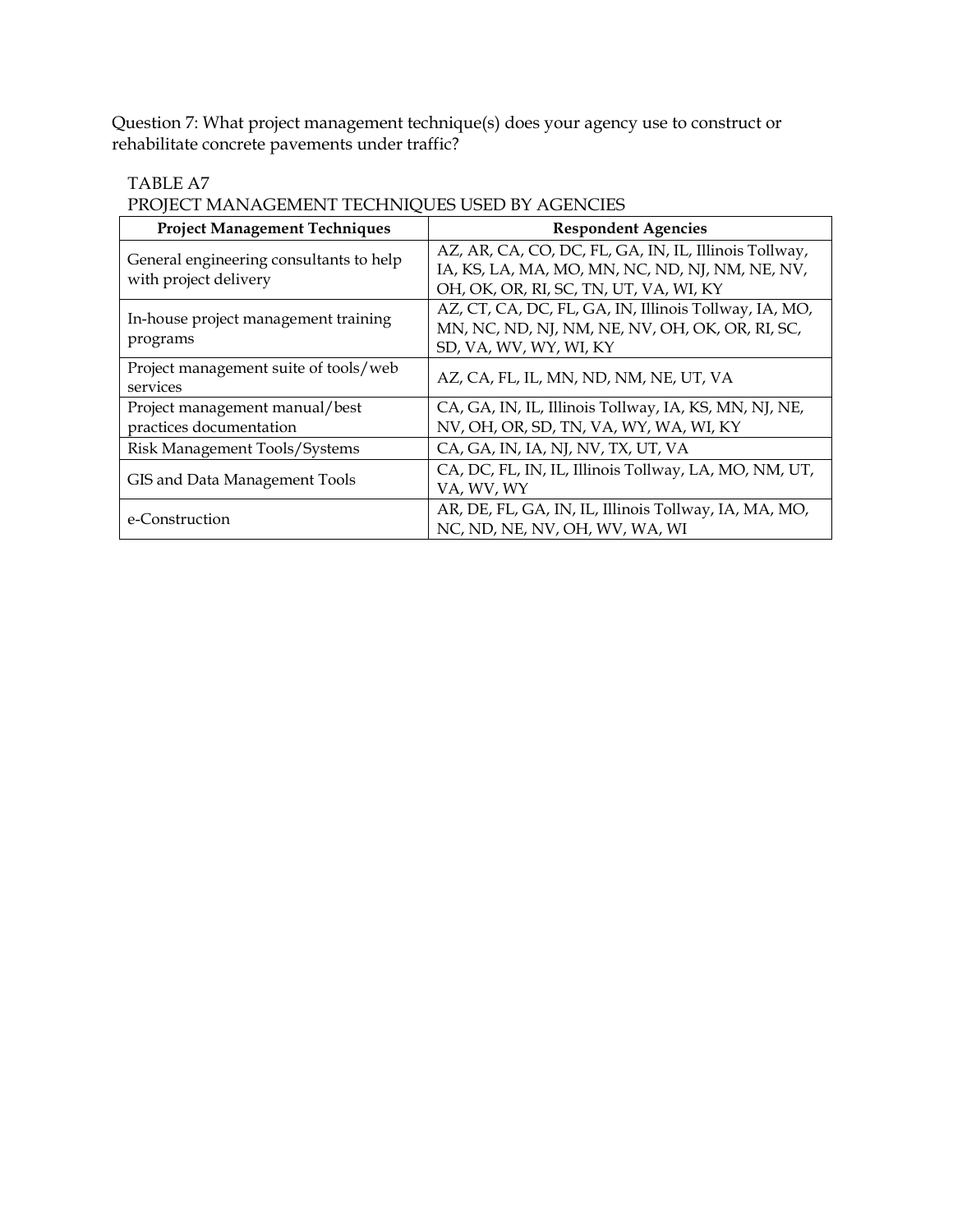Additional Responses to Question 7: What project management technique(s) does your agency use to construct or rehabilitate concrete pavements under traffic?

| Respondent | <b>Response Comments</b>                                                               |
|------------|----------------------------------------------------------------------------------------|
|            | Illinois Tollway The e-Builder program is used in place of the e-Construction program. |
| Maine      | $N/A$ , Maine does not use concrete pavements                                          |
| Nebraska   | Just starting e-Construction practices.                                                |
|            | New Hampshire Not applicable as we don't have any concrete pavements that we maintain. |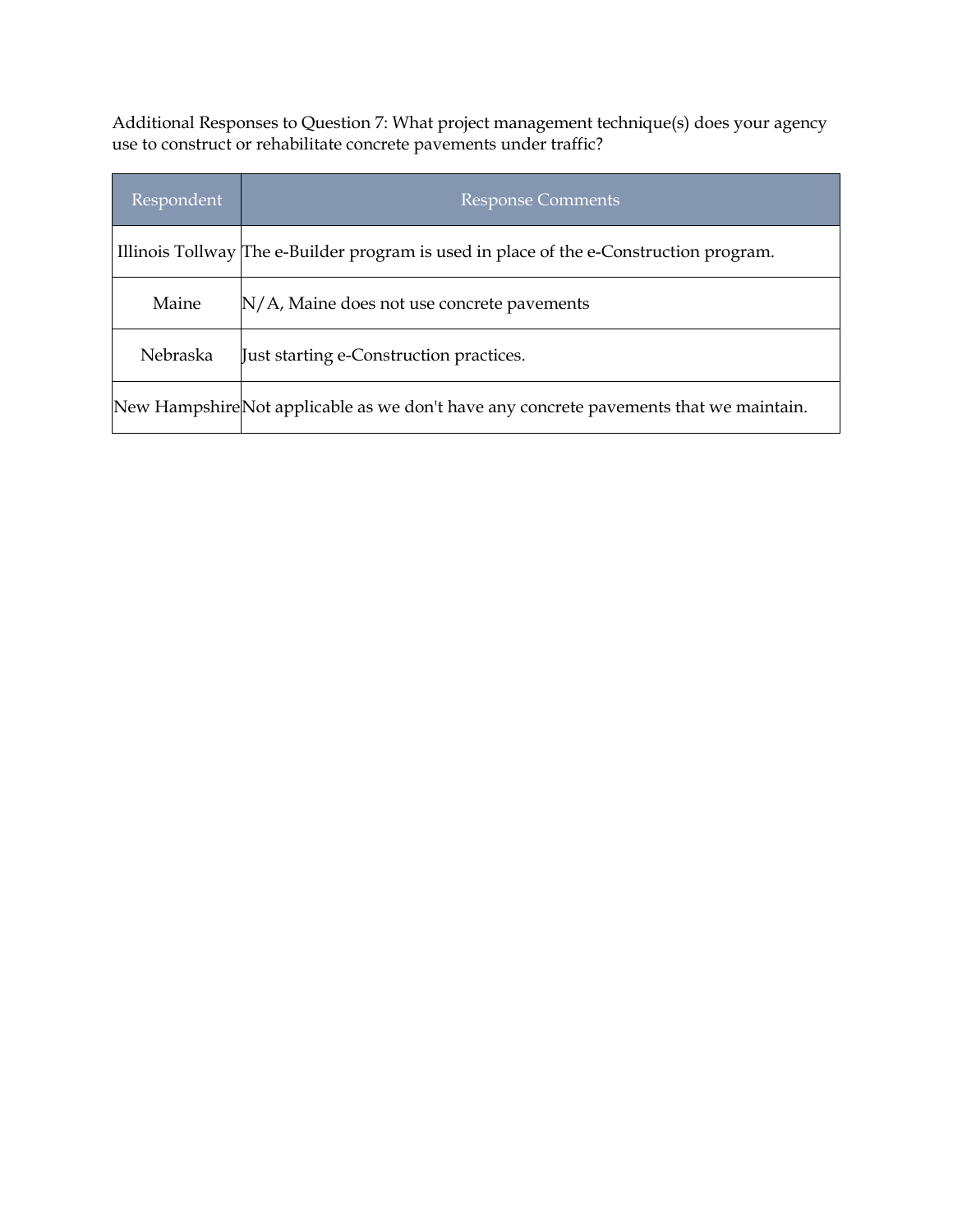Question 8: What project delivery method(s) does your agency use to construct or rehabilitate concrete pavements under traffic?

#### TABLE A8

PROJECT DELIVERY METHODS USED BY AGENCIES

| <b>Project Delivery Methods</b>                                                               | <b>Respondent Agencies</b>                                                                                                                         |
|-----------------------------------------------------------------------------------------------|----------------------------------------------------------------------------------------------------------------------------------------------------|
| Design-Bid-Build (DBB)                                                                        | AZ, AR, CT, CO, DC, FL, GA, IN, IL, Illinois Tollway,<br>IA, KS, MA, MO, MN, MT, NC, ND, NM, NE, NV, OH,<br>OR, RI, SC, TN, UT, VA, WV, WA, WI, KY |
| Construction Manager at Risk (CMAR)                                                           | AZ, NV                                                                                                                                             |
| Construction Manager/General<br>Contractor (CM/GC)                                            | MN, NJ, SD, TN, UT, VA, WY                                                                                                                         |
| Design-Build (DB)                                                                             | AZ, CA, FL, GA, IN, LA, MO, MN, NC, NM, NE, NV,<br>OH, RI, SC, TN, TX, UT, VA, WV, WA                                                              |
| Design-Build (DB) variations such as<br>Design-Build-Maintain, Design-Build<br>Warranty, etc. | CA, FL, GA, IN, LA, OH, TX                                                                                                                         |
| Public-Private-Partnership (PPP)                                                              | AZ, CA, FL, GA, VA                                                                                                                                 |
| Indefinite Delivery/Indefinite Quantity<br>(ID/IQ)                                            | DC, IN, MN                                                                                                                                         |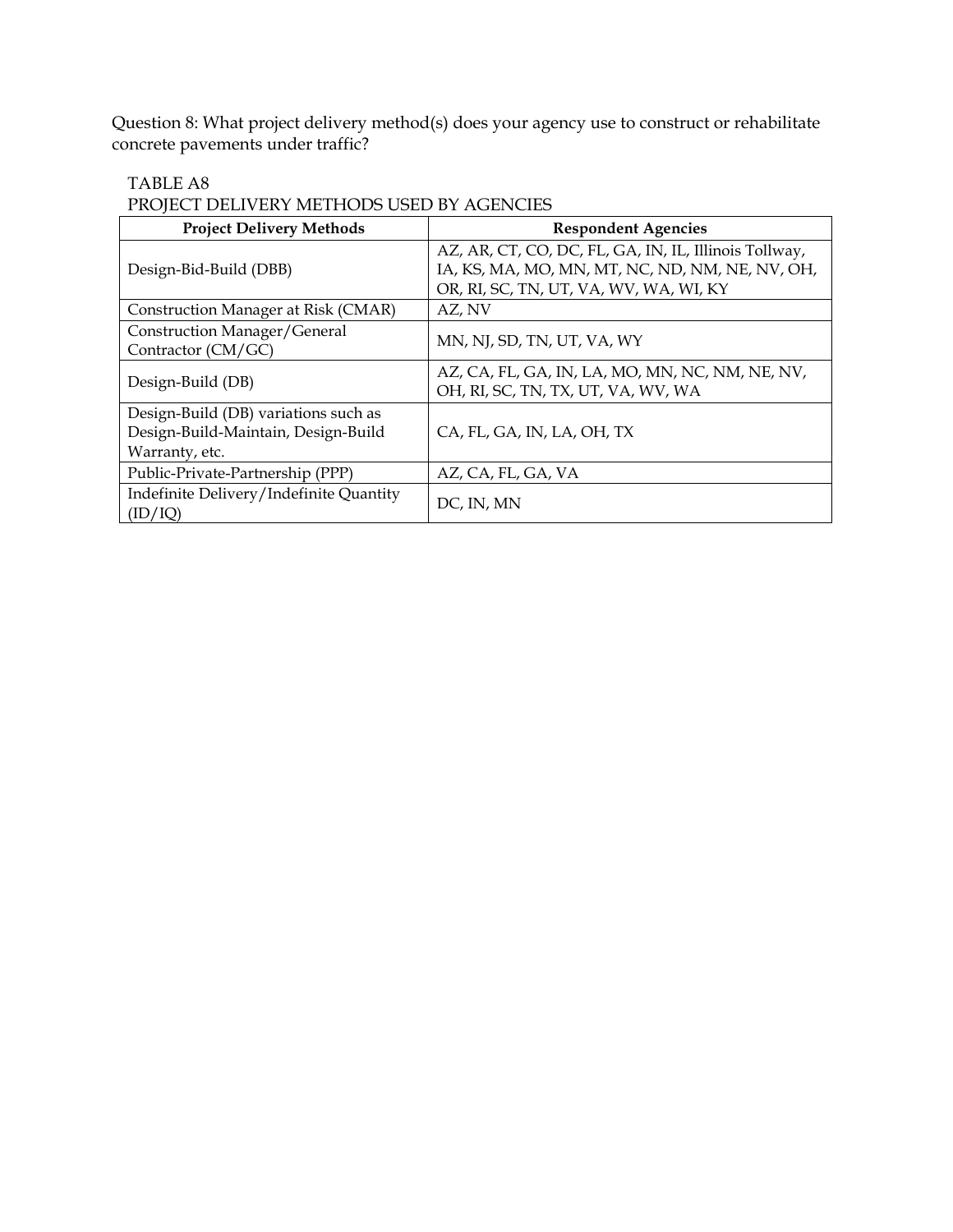Additional Responses to Question 8: What project delivery method(s) does your agency use to construct or rehabilitate concrete pavements under traffic?

| Respondent | <b>Response Comments</b>                                                                                                                                                                                                                       |
|------------|------------------------------------------------------------------------------------------------------------------------------------------------------------------------------------------------------------------------------------------------|
| Ohio       | ODOT has performed many of the delivery methods listed as pilots but<br>answers are reflecting normal practice. ODOT also typically would choose the<br>delivery method first and the pavement type would not be a factor in that<br>decision. |
| Maine      | N/A, Maine does not use concrete pavements                                                                                                                                                                                                     |
| Delaware   | We use some of the tools listed above, but not for concrete rehabilitation                                                                                                                                                                     |
| Nebraska   | Just starting DB                                                                                                                                                                                                                               |
| Minnesota  | MnDOT has a 30-day warranty on concrete pavement repairs.                                                                                                                                                                                      |
| Oklahoma   | ODOT - designs and lets to contract, and contractor constructs                                                                                                                                                                                 |
|            | New Hampshire Not applicable as we don't have any concrete pavements that we maintain.                                                                                                                                                         |
| Utah       | most big projects are DB or CM/GC                                                                                                                                                                                                              |
| New Jersey | NJDOT award projects to an eligible lower bidder.                                                                                                                                                                                              |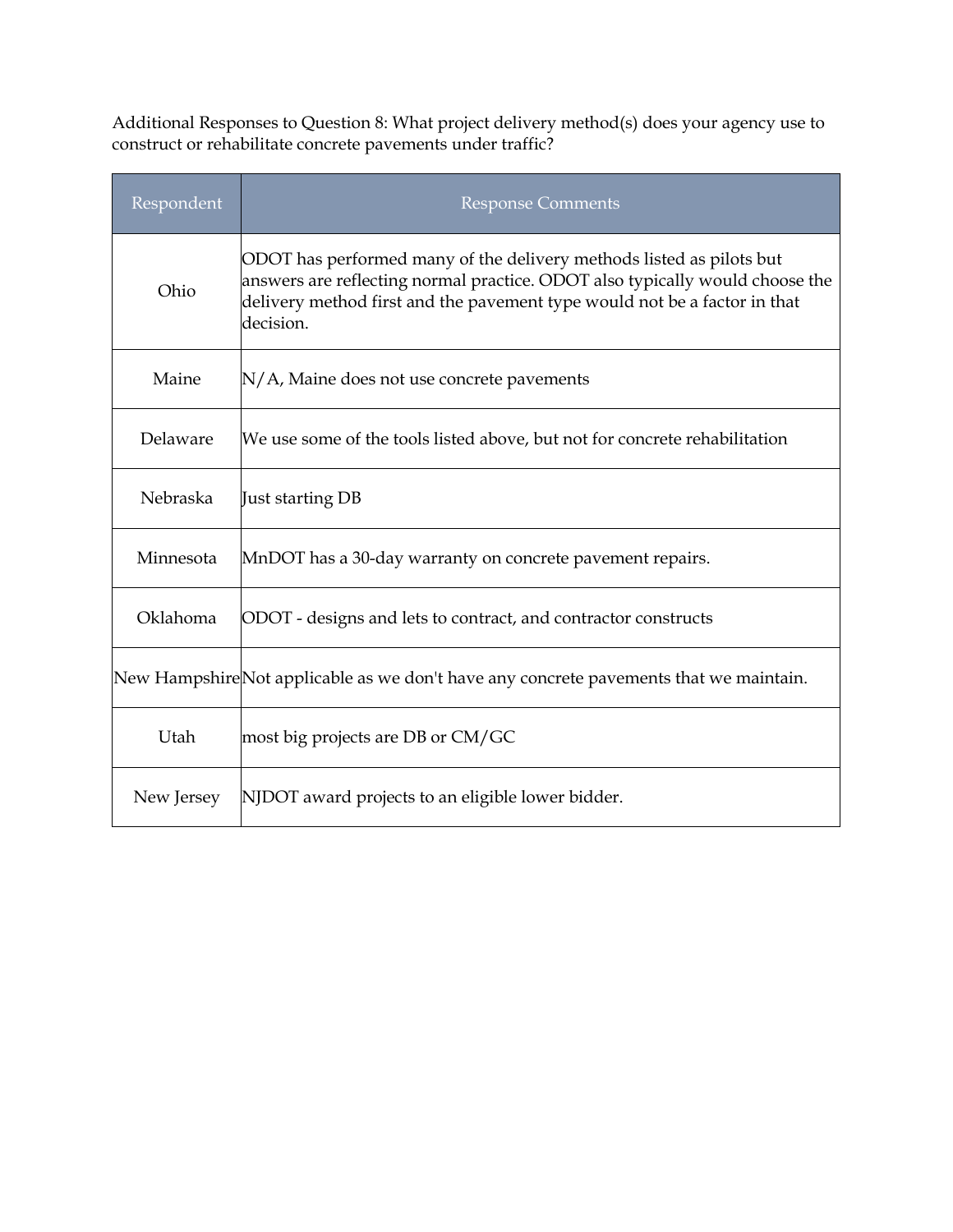Question 9: What project procurement practice(s) does your agency use to construct or rehabilitate concrete pavements under traffic?

| <b>Project Procurement Practices</b>                 | <b>Respondent Agencies</b>                                                                                                             |
|------------------------------------------------------|----------------------------------------------------------------------------------------------------------------------------------------|
| Partnering                                           | AZ, CA, DC, FL, GA, IN, IA, LA, MO, MN, NC, ND,<br>NV, OH, RI, SC, UT, WY, WA                                                          |
| Value Engineering                                    | AZ, AR, CT, CA, DE, FL, GA, IN, IL, Illinois Tollway,<br>IA, LA, MO, MN, MT, NC, ND, NJ, NM, NV, OH, OK,<br>RI, SC, TX, UT, VA, WY, WA |
| <b>Constructability Reviews</b>                      | AZ, AR, CT, CA, DE, FL, GA, IN, IA, LA, MA, MO,<br>MN, MT, NC, NJ, NM, NV, OH, OK, RI, SC, TN, UT,<br>VA, WY, WA, KY                   |
| Performance Specifications                           | AZ, AR, DC, FL, GA, IN, Illinois Tollway, IA, KS, LA,<br>MO, ND, NJ, NM, NV, OH, OK, OR, RI, SC, SD, TN,<br>UT, WY, WA, KY             |
| Cost-Plus-Time Bidding $(A+B)$                       | AZ, AR, CA, CO, DE, FL, GA, IN, IL, LA, MO, MN, NC,<br>NE, NV, OH, OK, SC, SD, TX, UT, WY, KY                                          |
| Multi-parameter Bidding (A+B+Quality)                | GA, OH                                                                                                                                 |
| Additive Alternates/Tied Bids                        | IL, LA, NV, OK, UT, VA                                                                                                                 |
| Reverse Auction Bidding                              | VA.                                                                                                                                    |
| Alternate Design                                     | GA, IL, LA, NC, NV, TN, VA                                                                                                             |
| Alternate Bid                                        | AR, IN, IL, IA, KS, MN, ND, NM, OH, TN, VA, WY                                                                                         |
| <b>Bid Averaging</b>                                 |                                                                                                                                        |
| Request for Proposal                                 | AZ, FL, GA, Illinois Tollway, NE, SC, TX, UT, VA, WA                                                                                   |
| Alternative Technical Concepts (Practical<br>Design) | AZ, AR, FL, LA, MO, NC, SC, UT, WA                                                                                                     |

TABLE A9 PROJECT PROCUREMENT PRACTICES USED BY AGENCIES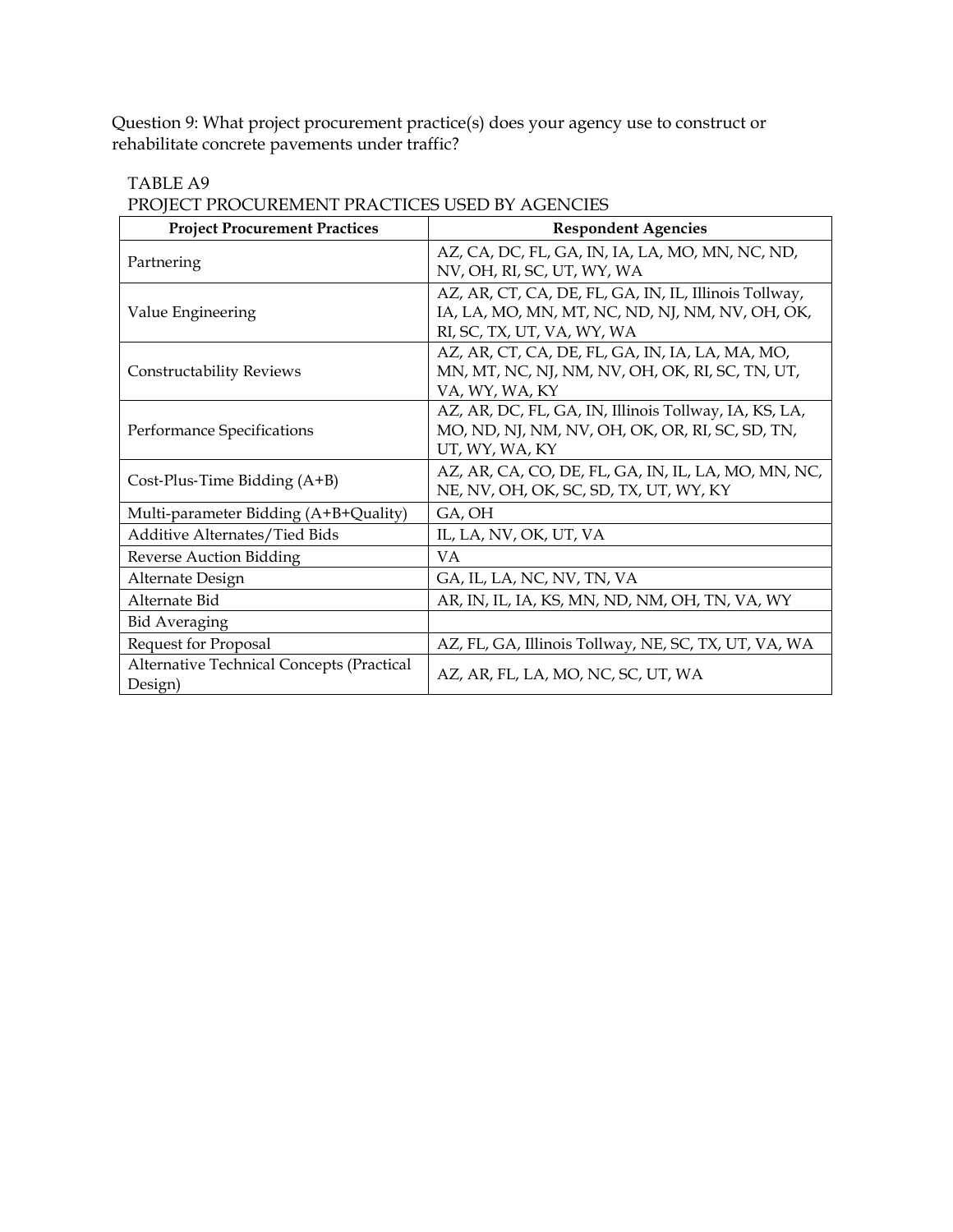Additional Responses to Question 9: What project procurement practice(s) does your agency use to construct or rehabilitate concrete pavements under traffic?

| Respondent              | <b>Response Comments</b>                                                                                                                                                                                                                                                                                                                                                                                                                                                                                                                                                                                                                                                                                                                |
|-------------------------|-----------------------------------------------------------------------------------------------------------------------------------------------------------------------------------------------------------------------------------------------------------------------------------------------------------------------------------------------------------------------------------------------------------------------------------------------------------------------------------------------------------------------------------------------------------------------------------------------------------------------------------------------------------------------------------------------------------------------------------------|
| Maine                   | $N/A$ , Maine does not use concrete pavements                                                                                                                                                                                                                                                                                                                                                                                                                                                                                                                                                                                                                                                                                           |
|                         | Partnering - The NDDOT has used formal partnering in the past, however it's<br>been at least 10 years since formal partnering was done on a concrete project.<br>Value Engineering - link to the NDDOT Value Engineering Manual<br>http://www.dot.nd.gov/manuals/environmental/ValueEngineeringManual.pdf<br>North Dakota <sup>The</sup> NDDOT also has a specification that invites contractors to submit VE<br>proposals during construction. Performance Specifications - the NDDOT has<br>performance specifications for ride quality on new concrete pavements. Alternate<br>Bid - the NDDOT bids concrete and hot bituminous pavement alternates for the<br>wide shoulder on interstate highway concrete reconstruction projects. |
| <b>New</b><br>Hampshire | Not applicable as we don't have any concrete pavements that we maintain.                                                                                                                                                                                                                                                                                                                                                                                                                                                                                                                                                                                                                                                                |
| New Jersey              | NJDOT advertise bid package for bidding by qualified contractors and award<br>project to a lowest qualified bidder.                                                                                                                                                                                                                                                                                                                                                                                                                                                                                                                                                                                                                     |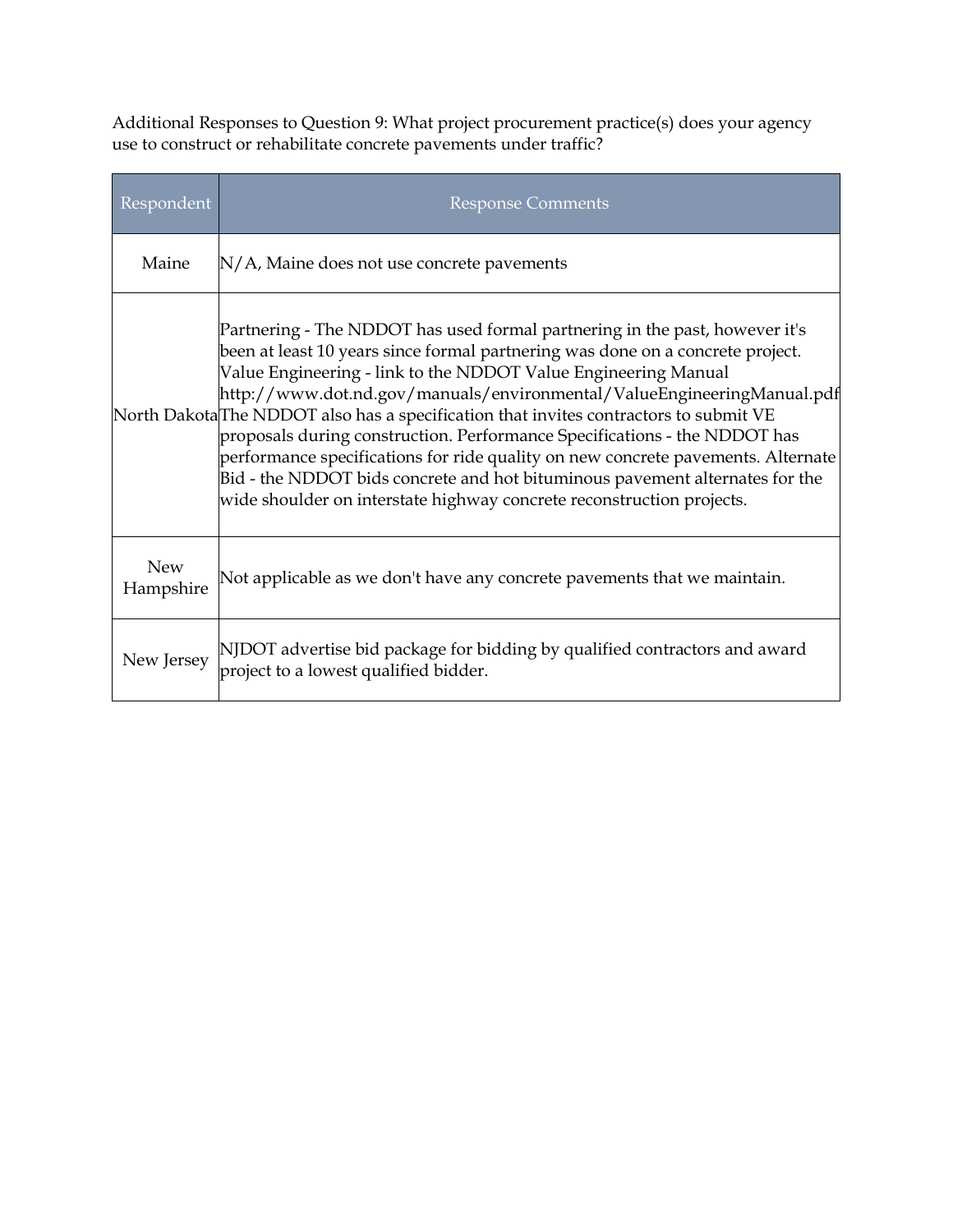Question 10: What payment method(s) does your agency use to construct or rehabilitate concrete pavements under traffic?

### TABLE 3A10

PAYMENT METHODS USED BY AGENCIES

| <b>Payment Methods</b>                                                                                                          | <b>Respondent Agencies</b>                                                                                                                                        |
|---------------------------------------------------------------------------------------------------------------------------------|-------------------------------------------------------------------------------------------------------------------------------------------------------------------|
| Incentive/Disincentive $(I/D)$ Provisions<br>For Early Completion                                                               | AZ, AR, CA, DE, DC, FL, GA, IN, IL, IA, LA, MO, MN,<br>MT, NC, NM, NV, OH, OK, RI, SC, SD, TN, TX, UT,<br>VA, WV, WY, WI, KY                                      |
| Lump Sum                                                                                                                        | AZ, CA, FL, GA, NC, SC, UT, VA, WA                                                                                                                                |
| Liquidated Savings                                                                                                              | CA, FL, VA                                                                                                                                                        |
| <b>Flexible Notice To Proceed Dates</b>                                                                                         | FL, LA, MO, MT, NE, OH, OK, UT                                                                                                                                    |
| Lane Rentals                                                                                                                    | AZ, FL, IN, IL, IA, LA, MN, NJ, NE, OK, SD, TX, UT,<br>WV, WY, WI                                                                                                 |
| Active Management Payment Mechanism<br>(AMPM)                                                                                   | <b>NV</b>                                                                                                                                                         |
| No Excuse Incentive                                                                                                             | FL, GA, IA, MN, OH                                                                                                                                                |
| Shared-Risk Contingency Management                                                                                              |                                                                                                                                                                   |
| Warranties                                                                                                                      | CA, DC, FL, IN, Illinois Tollway, MN, NC, OH, SC, VA,<br>WV                                                                                                       |
| Liquidated damages for late completion<br>of new construction or for late opening to<br>traffic after night time rehabilitation | AZ, AR, CT, CA, CO, DE, DC, FL, GA, IN, IL, Illinois<br>Tollway, IA, KS, LA, MA, MO, MN, MT, NC, ND, NJ,<br>NE, NV, OH, OK, OR, SC, SD, TN, UT, VA, WA, WI,<br>KY |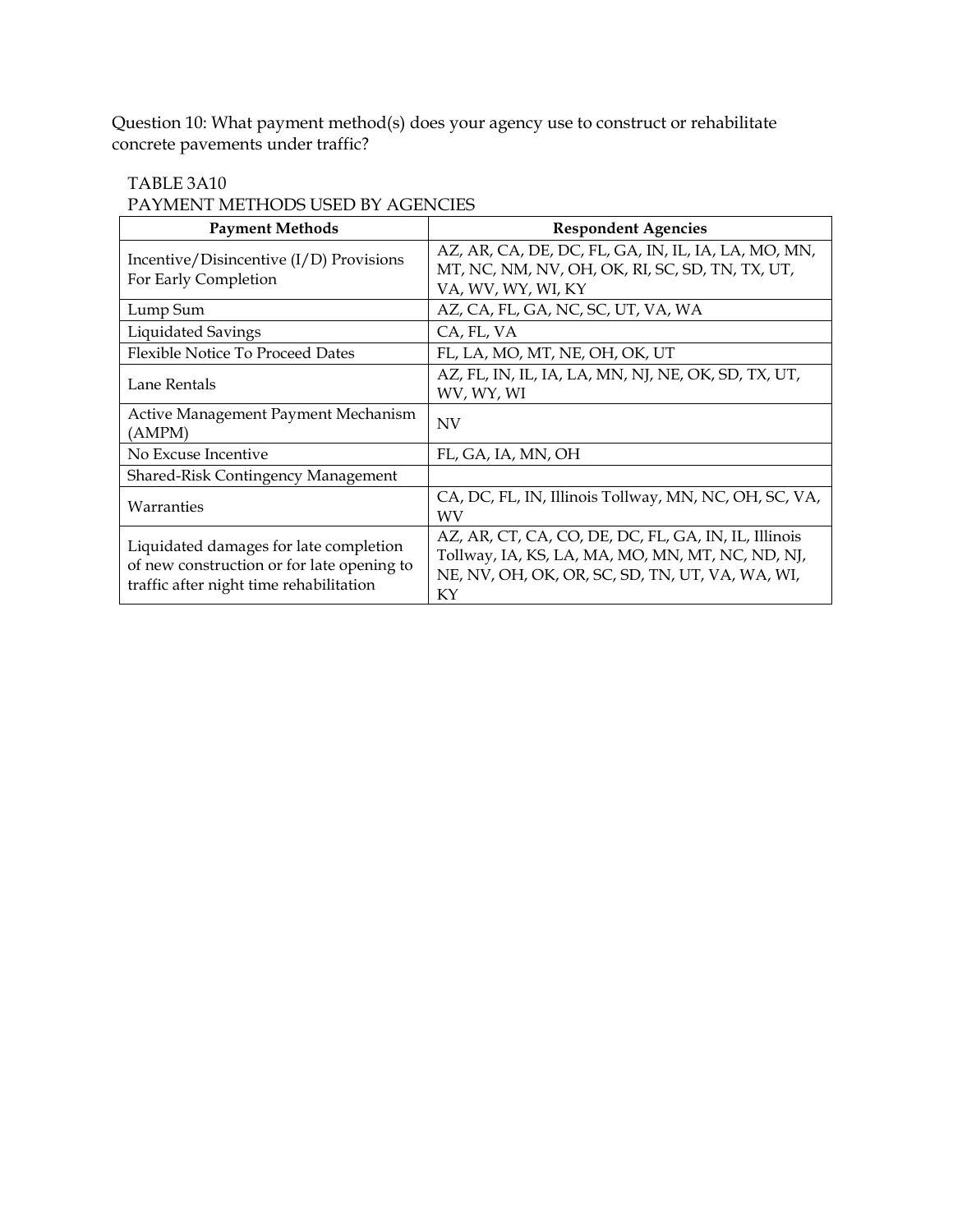Additional Responses to Question 10: What payment method(s) does your agency use to construct or rehabilitate concrete pavements under traffic?

| Respondent      | <b>Response Comments</b>                                                                                                                |
|-----------------|-----------------------------------------------------------------------------------------------------------------------------------------|
|                 | Illinois Tollway Incentive / Disincentive provisions based on final performance                                                         |
| Ohio            | The choice to use these methods is typically based on other factors and policies<br>1.1                                                 |
| Maine           | $N/A$ , Maine does not use concrete pavements                                                                                           |
| <b>Nebraska</b> | Conventional progress estimates based on accepted quantities per item at<br>item's bid prices. Just starting to use Lane Rental.        |
| Minnesota       | MnDOT has a 30-day warranty. The 30-day warranty starts when all repairs<br>are completed in a single lane, including diamond grinding. |
|                 | New HampshireNot applicable as we don't have any concrete pavements that we maintain.                                                   |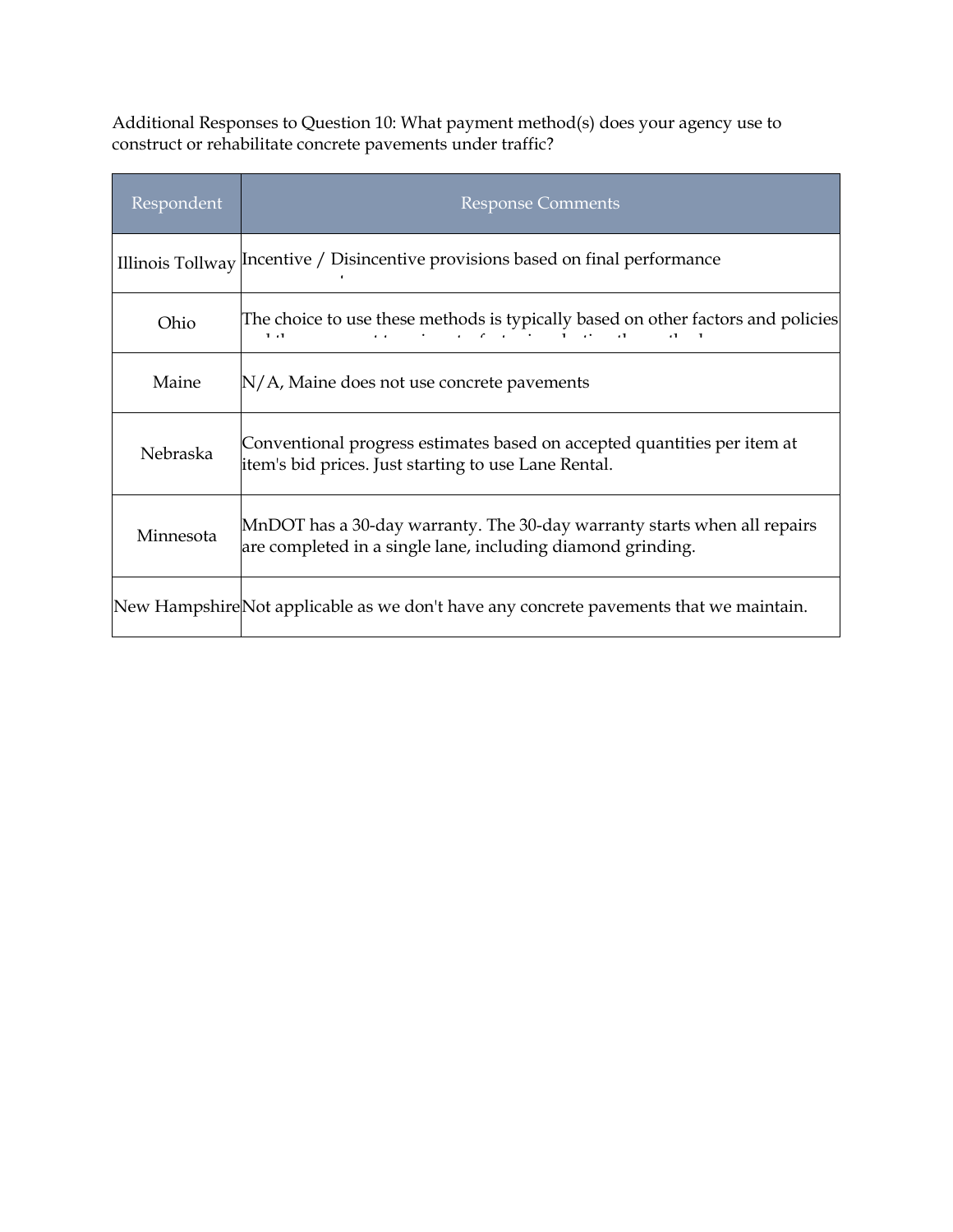Question 11: What materials/design practice(s) does your agency use to construct or rehabilitate concrete pavements under traffic?

#### TABLE A11

MATERIALS/DESIGN PRACTICES USED BY AGENCIES

| <b>Materials/Design Practices</b>                                                            | <b>Respondent Agencies</b>                                                                                                                                             |
|----------------------------------------------------------------------------------------------|------------------------------------------------------------------------------------------------------------------------------------------------------------------------|
| Recycled concrete aggregates (RCA)                                                           | AR, DE, DC, GA, IN, Illinois Tollway, IA, MO, NC, NE,<br>OH, OK, SC, UT, VA, WA, WI                                                                                    |
| Reclaimed asphalt pavement (RAP)                                                             | AZ, AR, CO, DE, DC, GA, IN, Illinois Tollway, IA, NE, NV,<br>OK, RI, TX, UT, WA, WI, KY                                                                                |
| Reuse of existing subbase aggregates<br>in new pavement designs                              | AR, CA, CO, DE, DC, FL, IN, Illinois Tollway, IA, KS, LA,<br>MO, MN, NM, NV, SC, UT, VA, WY, WI                                                                        |
| Nonwoven geotextiles as interlayers<br>in concrete pavement systems                          | AR, CA, DC, GA, IN, Illinois Tollway, IA, MN, NC, NJ, OK,<br>SC, UT, VA, WV, WY, KY                                                                                    |
| Precast concrete technologies                                                                | AZ, CT, CA, DE, DC, GA, IN, IL, Illinois Tollway, LA, MO,<br>NJ, NM, NV, UT, VA, WV, WI                                                                                |
| Chemical or mechanical subgrade soil<br>stabilization techniques before<br>subbase placement | AR, DE, DC, IN, IL, Illinois Tollway, IA, KS, LA, MO, NC,<br>NJ, NE, NV, OK, OR, SC, UT, VA, WY, KY                                                                    |
| High early strength (HES) concrete<br>for patching                                           | AZ, AR, CT, CA, CO, DE, DC, GA, IN, IL, Illinois Tollway,<br>IA, LA, MA, MO, MN, MT, NC, ND, NJ, NM, NE, NV, OH,<br>OK, OR, RI, SC, SD, TN, UT, VA, WV, WY, WA, WI, KY |
| Modification of base and sub-base<br>materials                                               | AZ, CA, CO, DE, DC, GA, IN, IL, Illinois Tollway, KS, LA,<br>NM, NE, NV, OH, OK, SC, TN, UT, VA, WY                                                                    |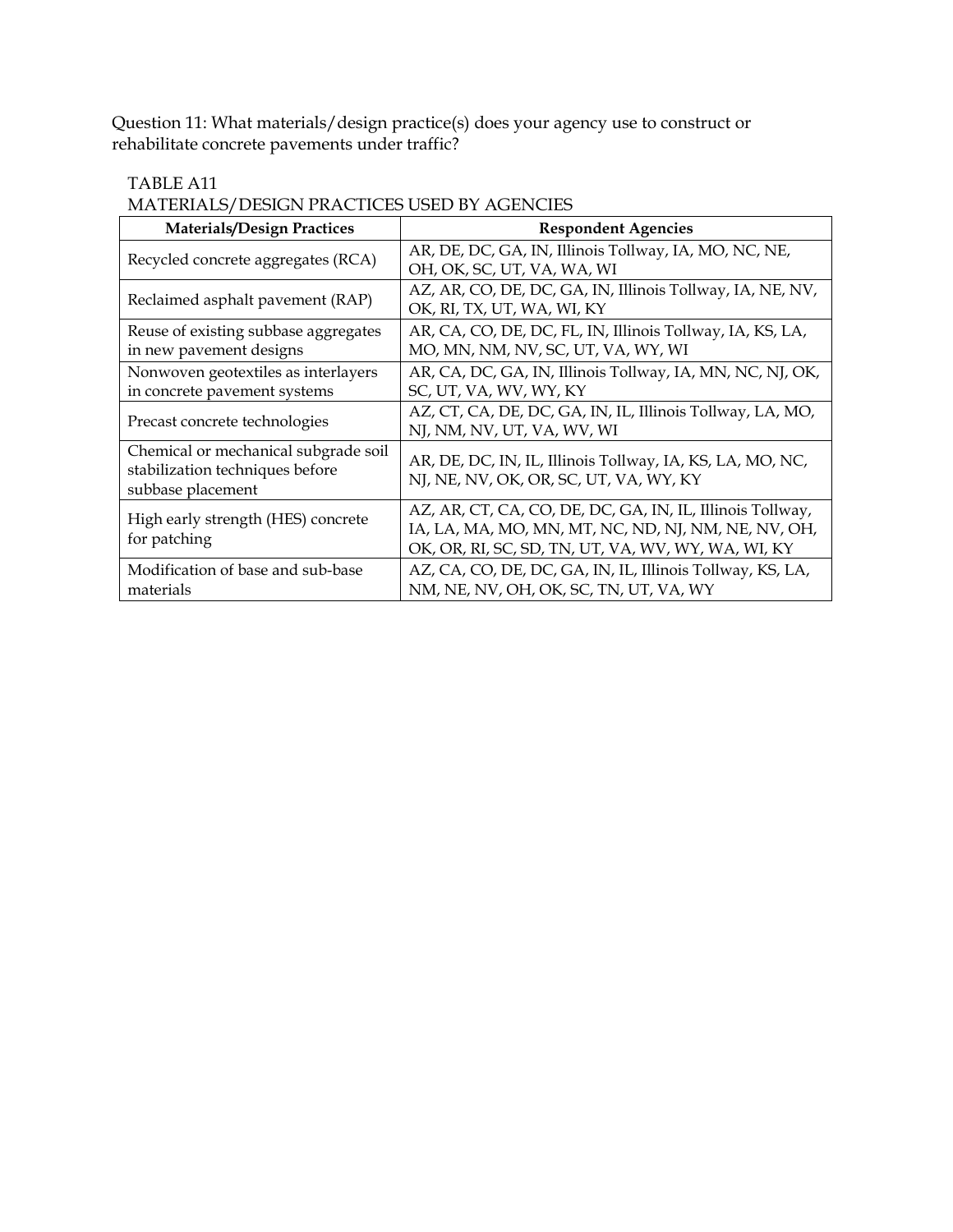Additional Responses to Question 11: What materials/design practice(s) does your agency use to construct or rehabilitate concrete pavements under traffic?

| Respondent   | <b>Response Comments</b>                                                                                                                                                             |
|--------------|--------------------------------------------------------------------------------------------------------------------------------------------------------------------------------------|
| Ohio         | ODOT allows RCA in concrete mixes but it is rarely used. ODOT performs<br>global chemical stabilization on all of our rebuild projects.                                              |
| Maine        | N/A, Maine does not use concrete pavements                                                                                                                                           |
| North Dakota | NDDOT specifications allow high early strength concrete. However, we have<br>experienced durability issues with high early concrete, so now use it less and<br>less in recent years. |
| Nebraska     | RCA and RAP used as base course material. Very limited use of precast<br>pavement on a research project.                                                                             |
| Washington   | <b>HMA</b> for Base                                                                                                                                                                  |
|              | New Hampshire Not applicable as we don't have any concrete pavements that we maintain.                                                                                               |
| New Jersey   | NJDOT has used Synthetic Resin Compound for partial depth repairs and<br>Polyurethane grout for slab stabilization.                                                                  |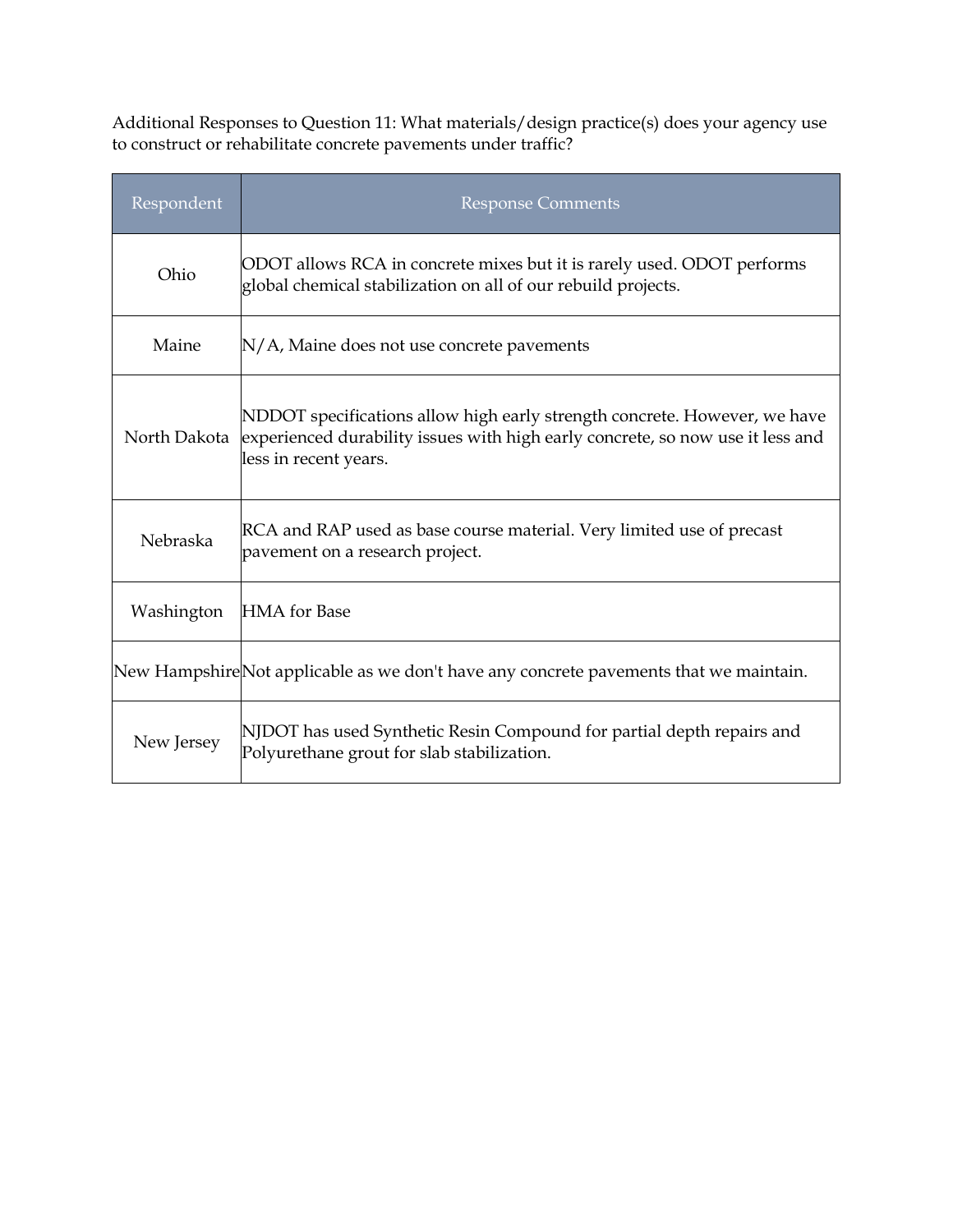Question 12: What paving equipment and placement techniques does your agency use to construct or rehabilitate concrete pavements under traffic?

#### TABLE A12

### PAVING EQUIPMENT AND PLACEMENT TECHNIQUES USED BY AGENCIES

| Paving Equipment and Placement<br><b>Techniques</b> | <b>Respondent Agencies</b>                                                                                         |
|-----------------------------------------------------|--------------------------------------------------------------------------------------------------------------------|
| Zero-clearance paver                                | CA, GA, IN, KS, MO, NC, NE, NV, OK, UT                                                                             |
| Stringless paving technology                        | AZ, AR, CA, DE, FL, GA, IN, IL, Illinois Tollway, IA,<br>KS, MO, MN, NC, NE, NV, OK, OR, SC, TN, UT, VA,<br>WY, WA |
| 3D Modeling technology                              | AR, DE, FL, GA, IN, IL, IA, MO, MN, NC, NJ, NE, NV,<br>OK, OR, SC, UT, WI                                          |
| Roller Compacted Concrete (RCC) paving              | CA, GA, IL, LA, MO, MT, NC, NV, OH, SC, TN, VA,<br>WV                                                              |
| Early-age saw-cutting techniques                    | AR, CO, GA, IN, IL, Illinois Tollway, IA, KS, LA, MO,<br>NC, ND, NM, NE, NV, OH, OK, SC, TN, UT, VA, WV,<br>WY, WA |
| Maturity recording devices/sensors                  | AZ, AR, CO, FL, IN, IL, Illinois Tollway, IA, KS, MO,<br>MN, NC, ND, NM, NE, NV, OK, UT, VA, WV, WA                |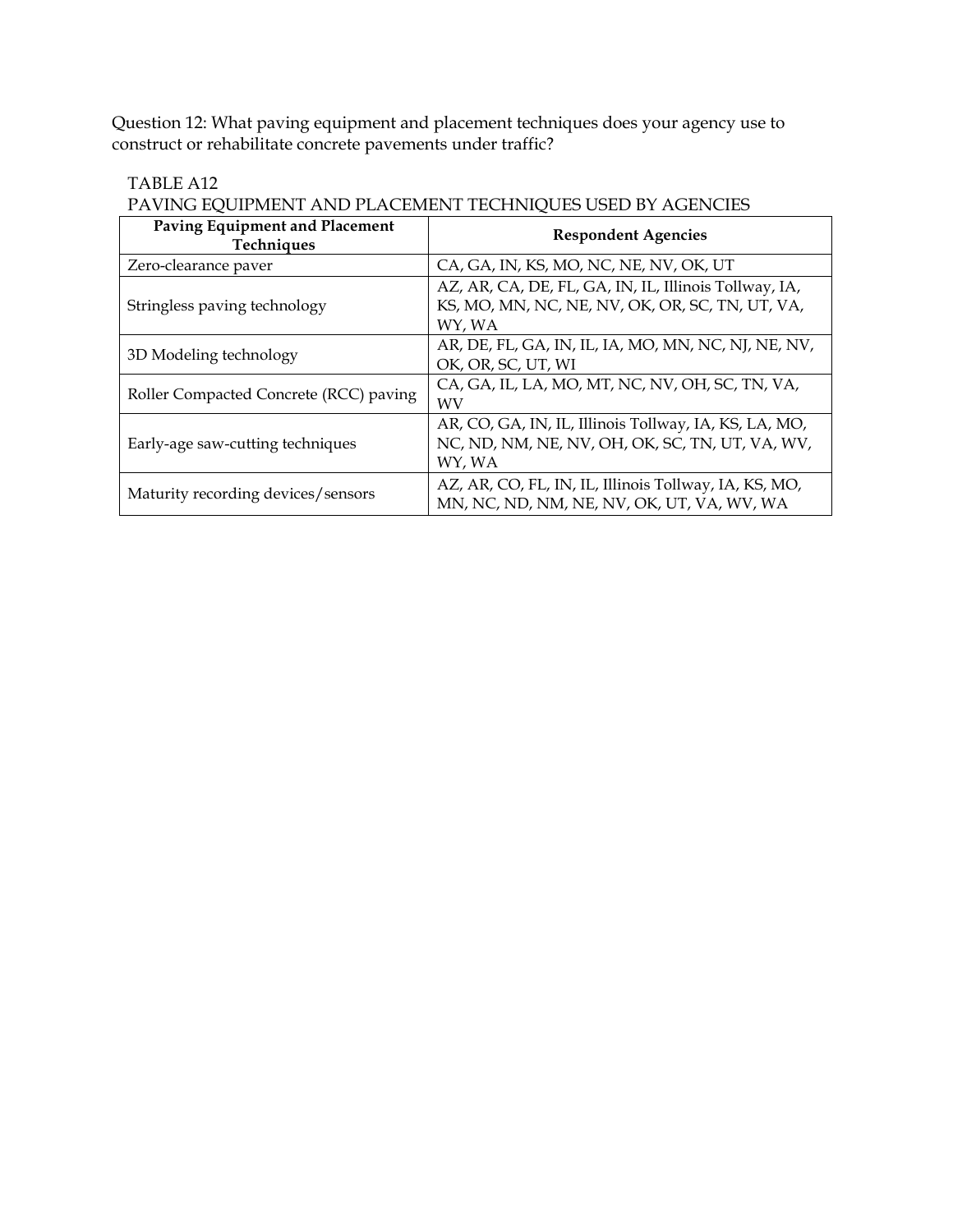Additional Responses to Question 12: What paving equipment and placement techniques does your agency use to construct or rehabilitate concrete pavements under traffic?

| Respondent              | Response Comments                                                                                                                                                                                                                                                                                                                                                                   |
|-------------------------|-------------------------------------------------------------------------------------------------------------------------------------------------------------------------------------------------------------------------------------------------------------------------------------------------------------------------------------------------------------------------------------|
| Ohio                    | ODOT specs would allow all of these but contractors do not choose to use<br>them. RCC has only been used for temporary pavement. Maturity meters have<br>been used rarely for rapid repair patching but very infrequently.                                                                                                                                                          |
| California              | Roller Compacted Concrete Paving is still a very new technique for Caltrans                                                                                                                                                                                                                                                                                                         |
| Maine                   | $N/A$ , Maine does not use concrete pavements                                                                                                                                                                                                                                                                                                                                       |
| North Dakota            | For the most part, the NDDOT does not construct new concrete pavements<br>under traffic. Generally, most concrete pavement construction is on four lane<br>divided highways and the traffic is placed head-to-head on the other roadway<br>while reconstructing. Rehabilitation projects and some urban concrete<br>construction projects are generally done under traffic.         |
| Nebraska                | There has been some consideration in trying RCC by NDOR.                                                                                                                                                                                                                                                                                                                            |
| Rhode Island            | We do not use any concrete pavements at this time.                                                                                                                                                                                                                                                                                                                                  |
|                         | New HampshireNot applicable as we don't have any concrete pavements that we maintain.                                                                                                                                                                                                                                                                                               |
| Connecticut             | We haven't built new concrete pavements for a very long time. Only rehabs in<br>the last couple of decades.                                                                                                                                                                                                                                                                         |
| District of<br>Columbia | Sometimes we use high early strength concrete.                                                                                                                                                                                                                                                                                                                                      |
| New Jersey              | NJDOT has not reconstructed or constructed new pavement recently. We are<br>rehabilitating existing concrete by using Fort Miller's Precast slabs.<br>Occasionally, we did use cast in place concrete to repair small sections. 3D<br>modeling is being conducted for the precast slabs. Repairs are continuous (to<br>rehabilitate continuous failed slabs) and intermittent type. |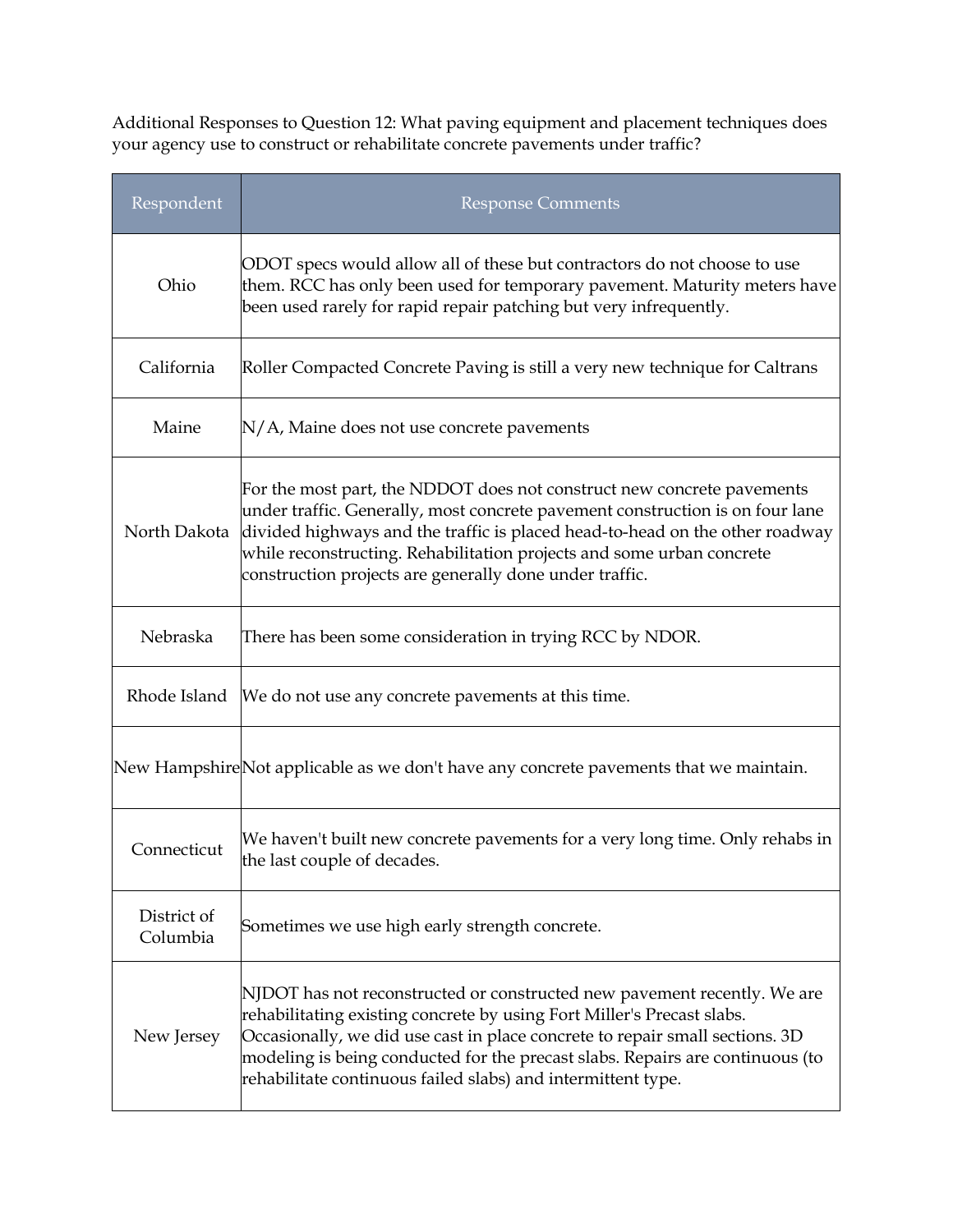Question 13: What paving operation practices does your agency use to construct or rehabilitate concrete pavements under traffic?

#### TABLE A134

PAVING OPERATION PRACTICES USED BY AGENCIES

| <b>Paving Operation Practices</b>                                                                                                                                                                                                                        | <b>Respondent Agencies</b>                                                                                  |
|----------------------------------------------------------------------------------------------------------------------------------------------------------------------------------------------------------------------------------------------------------|-------------------------------------------------------------------------------------------------------------|
| Considering time and access requirements<br>to identify the project paving goals                                                                                                                                                                         | CA, DC, GA, IN, IA, KS, MA, MO, MN, NC, NE, NV,<br>OH, OK, OR, TN, VA, WY, WA, WI                           |
| Development of a paving plan by the<br>contractor for agency approval                                                                                                                                                                                    | AZ, DC, GA, IN, IL, Illinois Tollway, IA, KS, LA, MO,<br>NC, NJ, NM, NV, OH, OK, RI, SC, SD, TN, UT, VA, WY |
| Considering haul road needs based on<br>limitations placed on contractor paving<br>plans                                                                                                                                                                 | AZ, CA, DE, DC, GA, IN, IL, IA, KS, NC, NE, NV, OH,<br>OK, VA, WY                                           |
| Evaluating paving plans based on<br>contractor's ability to deliver pavement,<br>shoulders, and markings in a continuous<br>& timely manner                                                                                                              | CA, DC, GA, IL, IA, LA, MO, NJ, NE, NV, VA                                                                  |
| Considering two lane vs. one lane paving                                                                                                                                                                                                                 | AR, CA, GA, IL, Illinois Tollway, IA, LA, MO, MN, NE,<br>NV, OH, OK, SC, SD, UT, VA, WY, WA, WI             |
| Allowing for additional haul road<br>designations and local compensation to<br>provide for raw material and concrete<br>delivery throughout the project when the<br>project is constructed by single lane under<br>pilot car and flagger traffic control | IA, NV, OK                                                                                                  |
| Use of the lane paving, shoulder<br>construction, and pavement marking<br>processes on a project before allowing<br>paving of the adjacent lane or moving<br>traffic control forward                                                                     | CA, DC, GA, IN, IL, IA, LA, NC, NJ, NV, OK, TN, UT,<br><b>VA</b>                                            |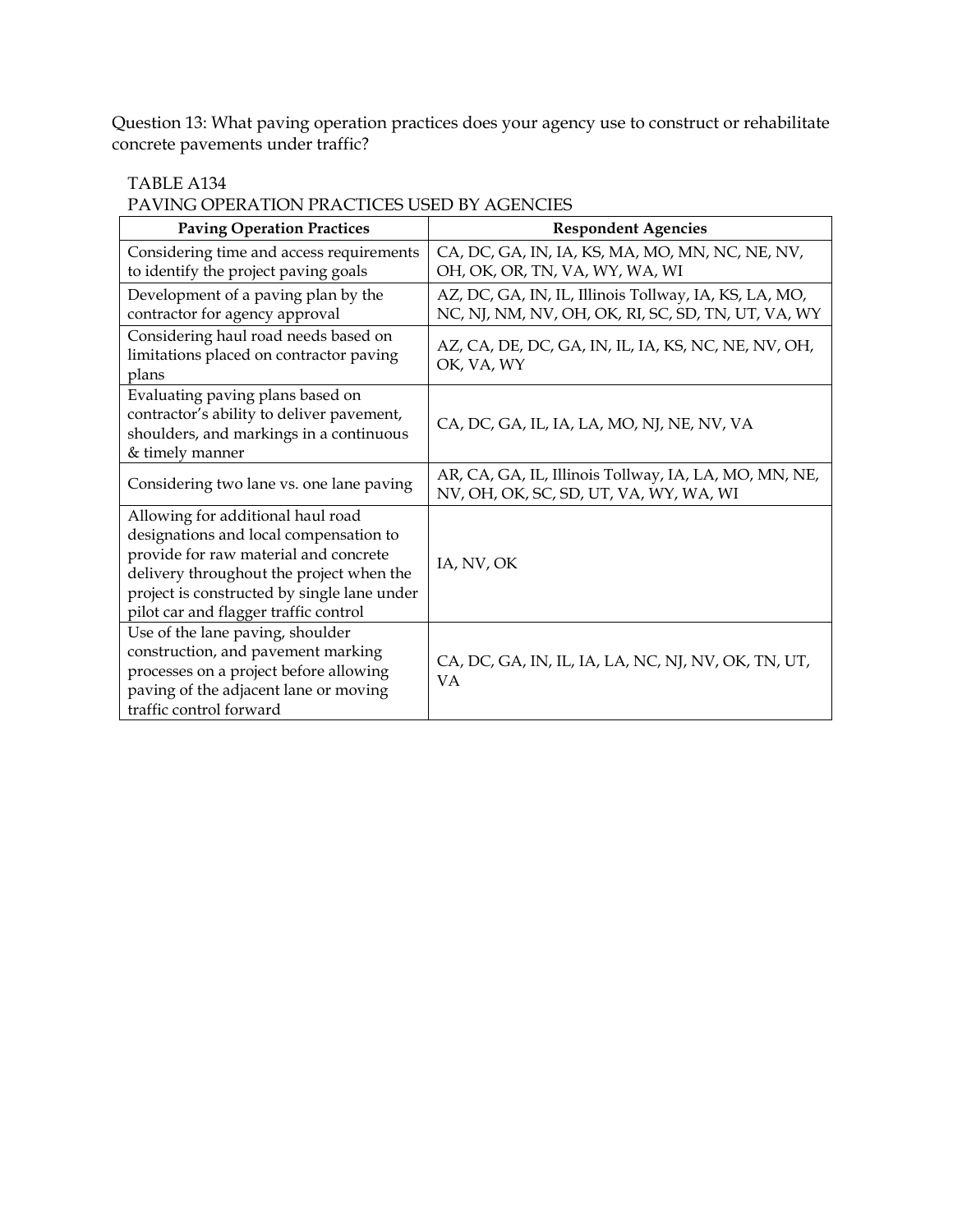Additional Responses to Question 13: What paving operation practices does your agency use to construct or rehabilitate concrete pavements under traffic?

| Respondent  | <b>Response Comments</b>                                                                                                                                                                                                                                                                                            |
|-------------|---------------------------------------------------------------------------------------------------------------------------------------------------------------------------------------------------------------------------------------------------------------------------------------------------------------------|
|             | Illinois Tollway As controlled by standard specifications.                                                                                                                                                                                                                                                          |
| Maine       | $N/A$ , Maine does not use concrete pavements                                                                                                                                                                                                                                                                       |
| Minnesota   | In the contract language, specify which lanes, how many lanes can be closed,<br>and duration of lane closures in the contract. Contractors will then develop a<br>paving/rehab plan to fit contract closure requirements.                                                                                           |
|             | New HampshireNot applicable as we don't have any concrete pavements that we maintain.                                                                                                                                                                                                                               |
| Utah        | Limits are given and the paving plan is developed by the contractor and<br>reviewed by the department                                                                                                                                                                                                               |
| Connecticut | See comments from 12.                                                                                                                                                                                                                                                                                               |
| Montana     | For new construction MDT only uses PCCP for high ADT urban intersections<br>and select mainline urban routes (but very rarely). We have some existing<br>PCCP on our interstate system. Most of it has reached the end of its service<br>life. Much of it has been overlaid with plant mix after crack and seating. |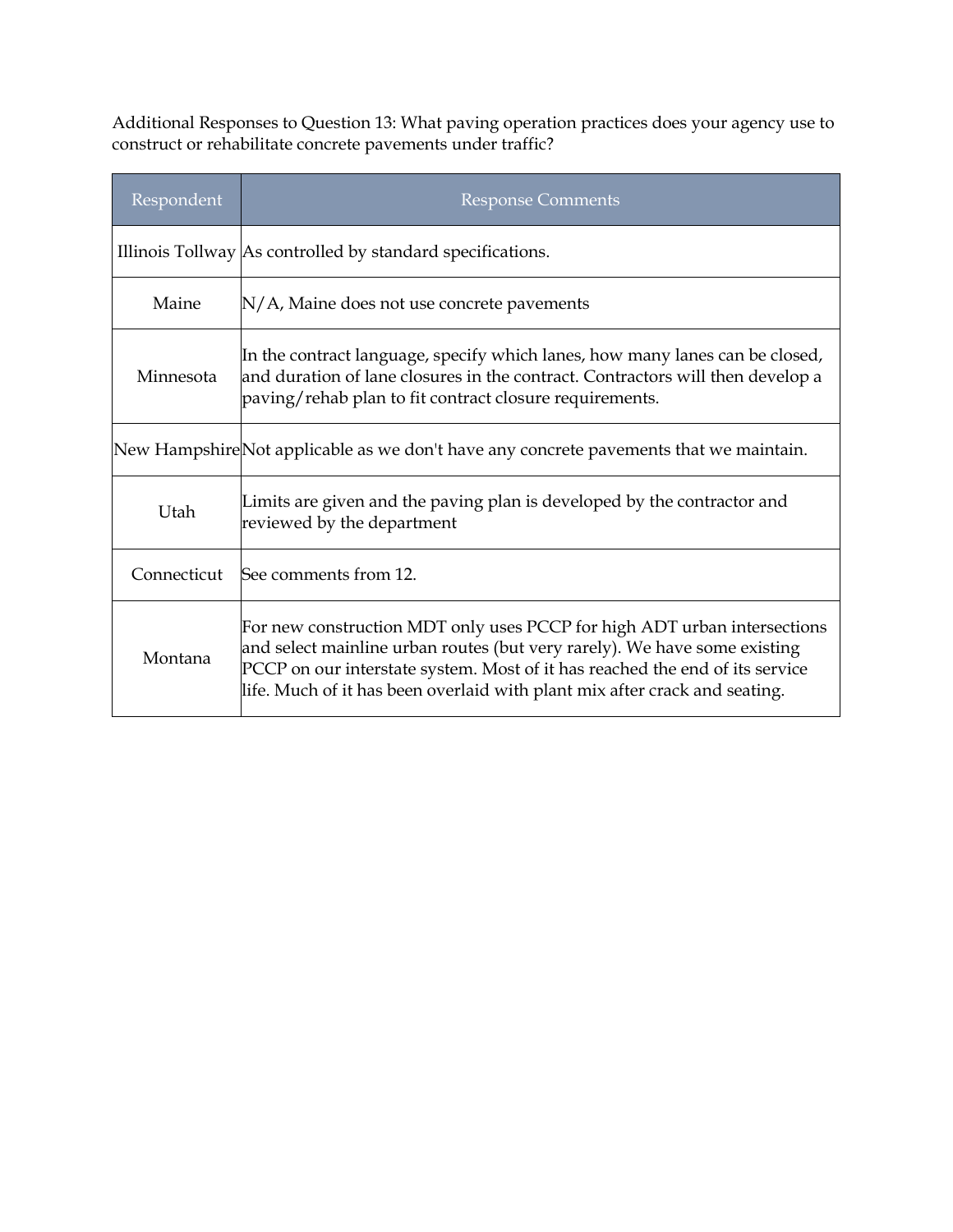Question 14: As applicable, please indicate below any other relevant practices that your agency encourages/considers/uses during different project phase(s) of a concrete pavement construction/rehabilitation under traffic?

| Respondent                     | <b>Response Comments</b>                                                                                                                                                                                                          |  |  |
|--------------------------------|-----------------------------------------------------------------------------------------------------------------------------------------------------------------------------------------------------------------------------------|--|--|
|                                | <b>Concept Planning</b>                                                                                                                                                                                                           |  |  |
| California                     | Districts develop a 10 year plan targeting future maintenance and<br>rehabilitation                                                                                                                                               |  |  |
| Massachusetts                  | Most concrete pavements have been overlaid with asphalt, CPR of joints is<br>only "as-needed".                                                                                                                                    |  |  |
| Utah                           | look at lane requirements and feasible for constructing with these<br>requirements                                                                                                                                                |  |  |
| <b>Preliminary Engineering</b> |                                                                                                                                                                                                                                   |  |  |
| Ohio                           | Life cycle cost based pavement selection                                                                                                                                                                                          |  |  |
| California                     | Done during the writing of the Project Report                                                                                                                                                                                     |  |  |
| <b>Preliminary Design</b>      |                                                                                                                                                                                                                                   |  |  |
| California                     | Done during the writing of the Project Report                                                                                                                                                                                     |  |  |
| Missouri                       | Edge drop offs during construction are probably the single biggest<br>construction consideration. Designers have to determine if there's adequate<br>room for temporary edge treatments or if temporary barrier will be required. |  |  |
| Utah                           | Preliminary layout of MOT                                                                                                                                                                                                         |  |  |
| Wyoming                        | <b>VE Studies</b>                                                                                                                                                                                                                 |  |  |
| New Jersey                     | This phase was eliminated in recently completed project to accelerate the<br>project which has been completed recently successfully.                                                                                              |  |  |
| Procurement                    |                                                                                                                                                                                                                                   |  |  |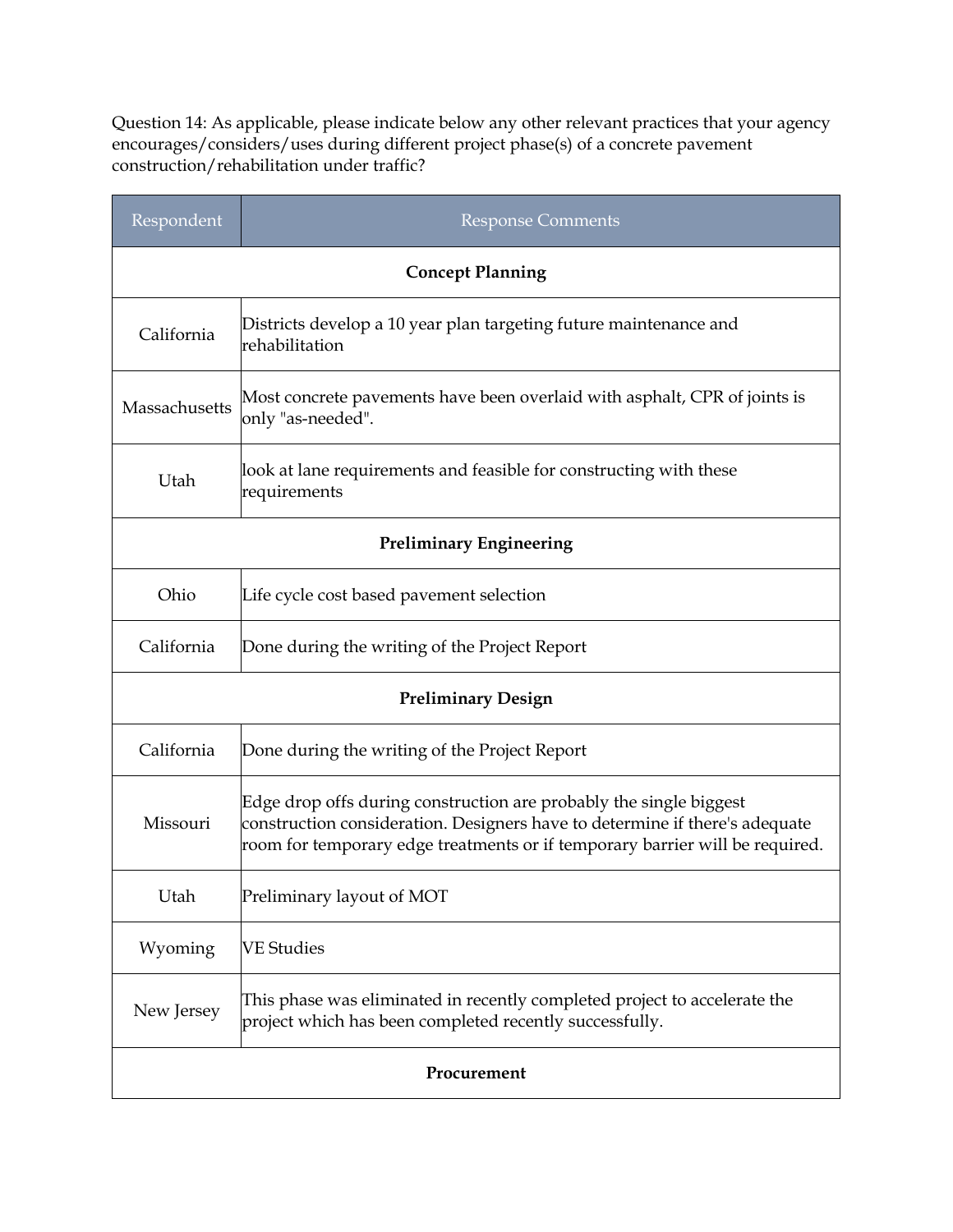| Respondent                    | <b>Response Comments</b>                                                                                                                         |  |
|-------------------------------|--------------------------------------------------------------------------------------------------------------------------------------------------|--|
| Ohio                          | Alternate bidding for pavement selection base on LCCA                                                                                            |  |
| California                    | With a completed project report, the Districts submit the projects candidates<br>for programming                                                 |  |
| Nebraska                      | $\mathbb{I}/D$ for completion on some projects                                                                                                   |  |
|                               | Massachusetts Typical design bid build has been used to date                                                                                     |  |
| Utah                          | Procurement type based on what will provide best value, complicated projects<br>work best under DB or CM/GC to contractor can be involved in MOT |  |
| <b>Final Design</b>           |                                                                                                                                                  |  |
| Ohio                          | Constructability review.                                                                                                                         |  |
| California                    | Traffic develops staging plans. As part of the bid package.                                                                                      |  |
| Construction                  |                                                                                                                                                  |  |
|                               | Illinois Tollway Temporary pavements are common.                                                                                                 |  |
| Ohio                          | Value Engineering, Partnering, Contractor designed MOT                                                                                           |  |
| California                    | The Resident Engineer and Contractor may agree to modify the plans to<br>expedite construction                                                   |  |
| Nebraska                      | Signalized Construction x-ings, ECOD Systems to manage environmental<br>commitments & BMPs, and socio-econ. impacts                              |  |
| Washington                    | high early strength concrete                                                                                                                     |  |
| Utah                          | Joint layout plans and contractor phasing                                                                                                        |  |
| <b>Performance Assessment</b> |                                                                                                                                                  |  |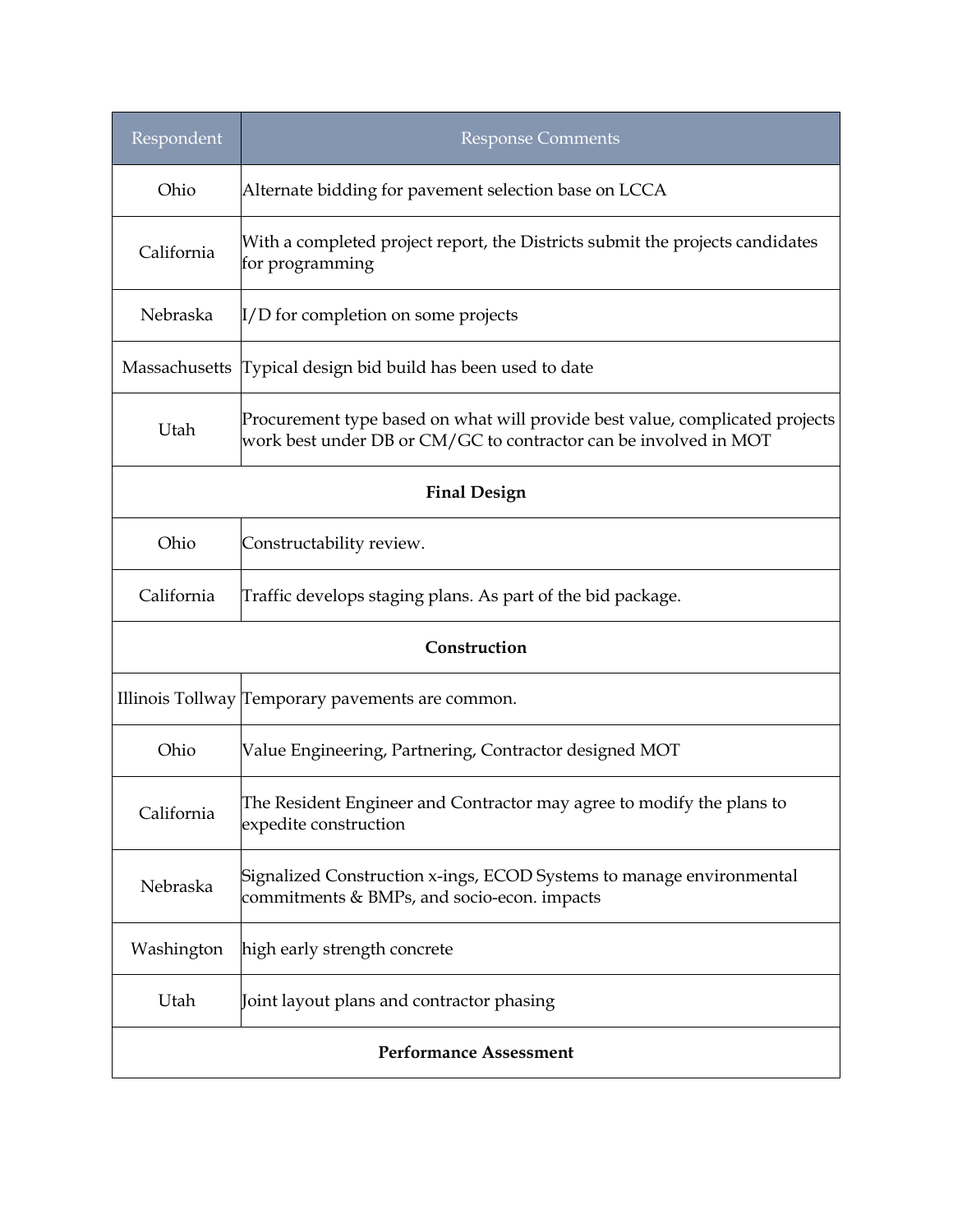| Respondent                        | <b>Response Comments</b>                                                                                                                                    |  |
|-----------------------------------|-------------------------------------------------------------------------------------------------------------------------------------------------------------|--|
| California                        | Only done by Headquarters if the project is a pilot project                                                                                                 |  |
| Nebraska                          | Testing of concrete constituents and the plastic concrete, yield checks for<br>placement, IRI Smoothness testing, random coring for strength and thickness. |  |
| <b>Maintenance and Operations</b> |                                                                                                                                                             |  |
| California                        | Maintenance may perform routine work that is too small to develop a contract<br>and utilize standard practices or standard plans.                           |  |
| Nebraska                          | Evaluation of pavement conditions (cracking, faulting and IRI) using van-<br>mounted automatic sensing equipment bi-annually.                               |  |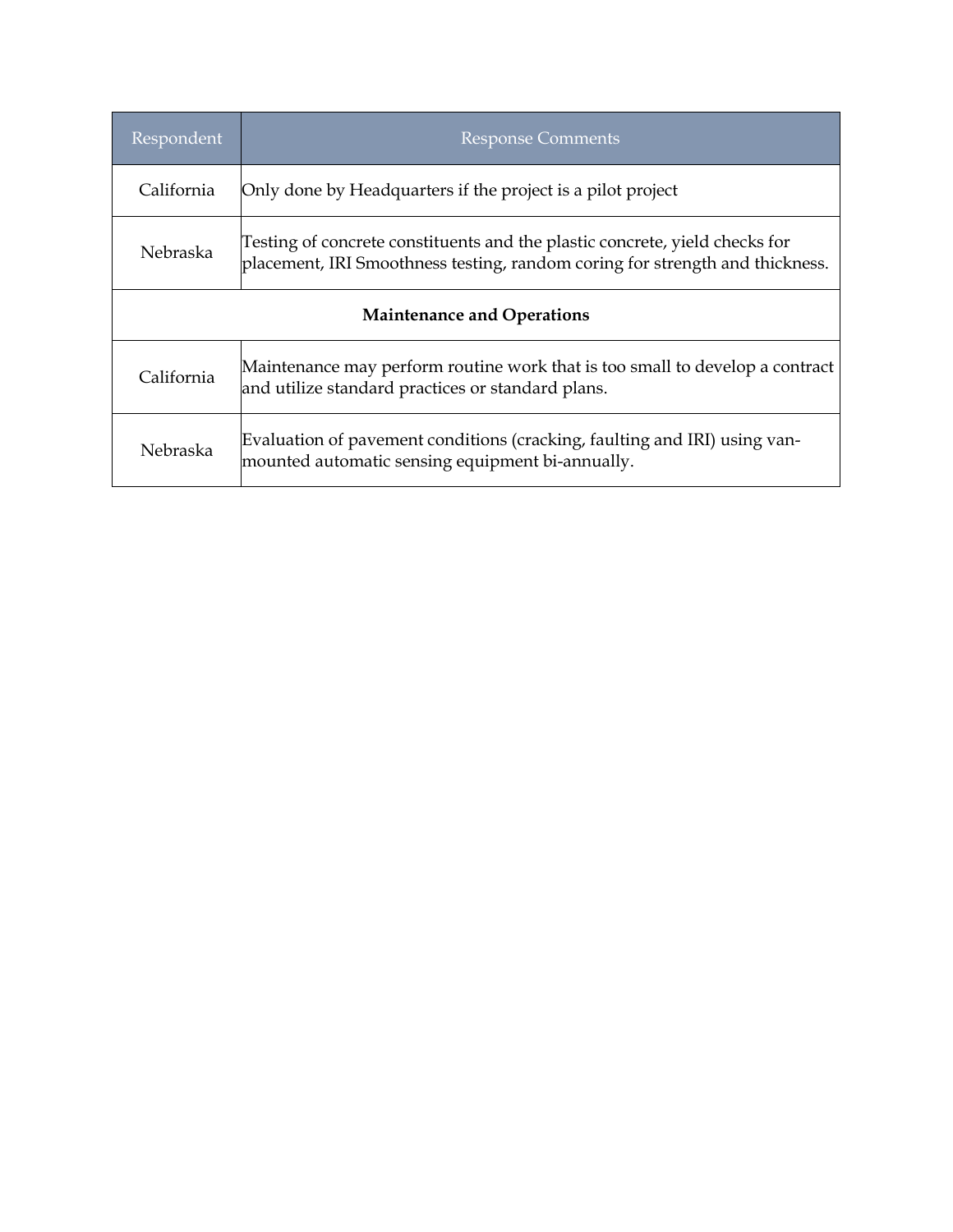Question 15: Please summarize below your agency's experiences with tort liability claims (if any) associated with implementing specific practice(s) for constructing or rehabilitating concrete pavements under traffic.

| Respondent       | <b>Response Comments</b>                                                                                                                                                                                                                                                                                                                                                                               |
|------------------|--------------------------------------------------------------------------------------------------------------------------------------------------------------------------------------------------------------------------------------------------------------------------------------------------------------------------------------------------------------------------------------------------------|
|                  | Illinois Tollway I am not aware of any.                                                                                                                                                                                                                                                                                                                                                                |
| Ohio             | Generally I am not aware of any agency experience with tort liability claims<br>related to construction or rehab of concrete pavement. In general ODOT is<br>more likely to change a practice based on these types of claims rather than shy<br>away from innovative practices for fear of a claim. The main exception for not<br>implementing innovation would be a high risk of an unsafe condition. |
| Arkansas         | N/A                                                                                                                                                                                                                                                                                                                                                                                                    |
| Maine            | $N/A$ , Maine does not use concrete pavements                                                                                                                                                                                                                                                                                                                                                          |
| Delaware         | DelDOT has sovereign Immunity, so we don't face these types of claims                                                                                                                                                                                                                                                                                                                                  |
| North Dakota N/A |                                                                                                                                                                                                                                                                                                                                                                                                        |
| Kansas           | Have not had any tort liability claims based on specific practices.                                                                                                                                                                                                                                                                                                                                    |
| Oregon           | Confidential                                                                                                                                                                                                                                                                                                                                                                                           |
| Missouri         | We haven't had lawsuits specifically involving concrete pavement<br>construction or rehabilitation.                                                                                                                                                                                                                                                                                                    |
| Washington       | Nothing different than any other construction                                                                                                                                                                                                                                                                                                                                                          |
| Rhode Island     | We have experienced tort liability claims when reconstructing roads and<br>bridges, but as mentioned above we do not employ concrete pavements                                                                                                                                                                                                                                                         |
| Oklahoma         | None                                                                                                                                                                                                                                                                                                                                                                                                   |
|                  | New HampshireNot applicable as we don't have any concrete pavements that we maintain.                                                                                                                                                                                                                                                                                                                  |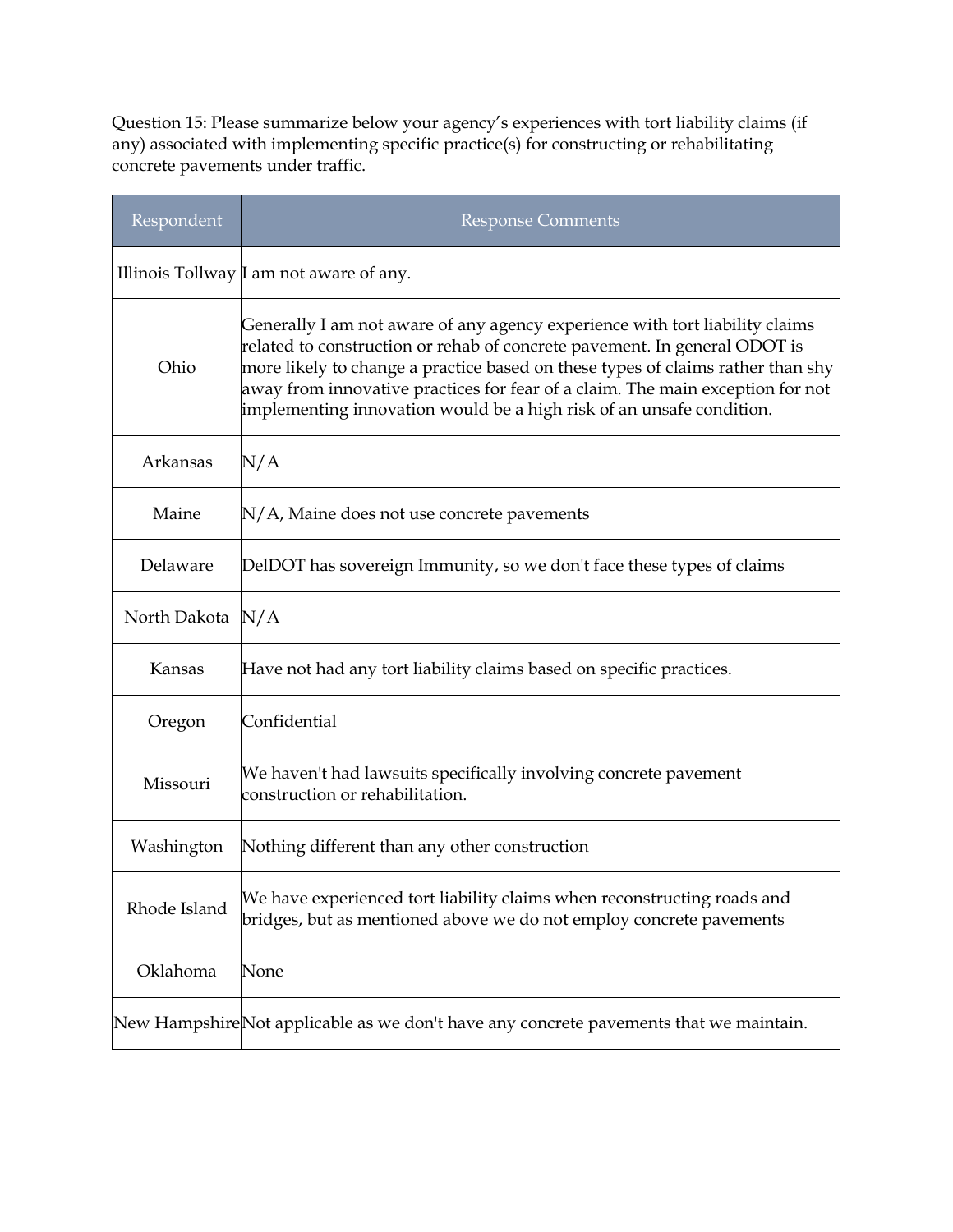| Respondent     | <b>Response Comments</b>                                                                                                                                                                                           |
|----------------|--------------------------------------------------------------------------------------------------------------------------------------------------------------------------------------------------------------------|
|                | None. As an agency, we have limited experience with tort liability claims<br>Massachusetts associated with implementing specific practices for constructing or<br>rehabilitating concrete pavements under traffic. |
| Utah           | No Experiences                                                                                                                                                                                                     |
| Indiana        | Usually unrelated to traffic control setups but are crashing within work zones.<br>Sometimes in very tight confines, a CZ Unit will be struck in the traffic control.                                              |
| Connecticut    | We haven't had any.                                                                                                                                                                                                |
| North Carolina | We have had very few, if any, tort liability claims directly associated with<br>constructing or rehabilitating concrete pavements under traffic.                                                                   |
| New Jersey     | Any tort claim during construction is the responsibility of the contractor.                                                                                                                                        |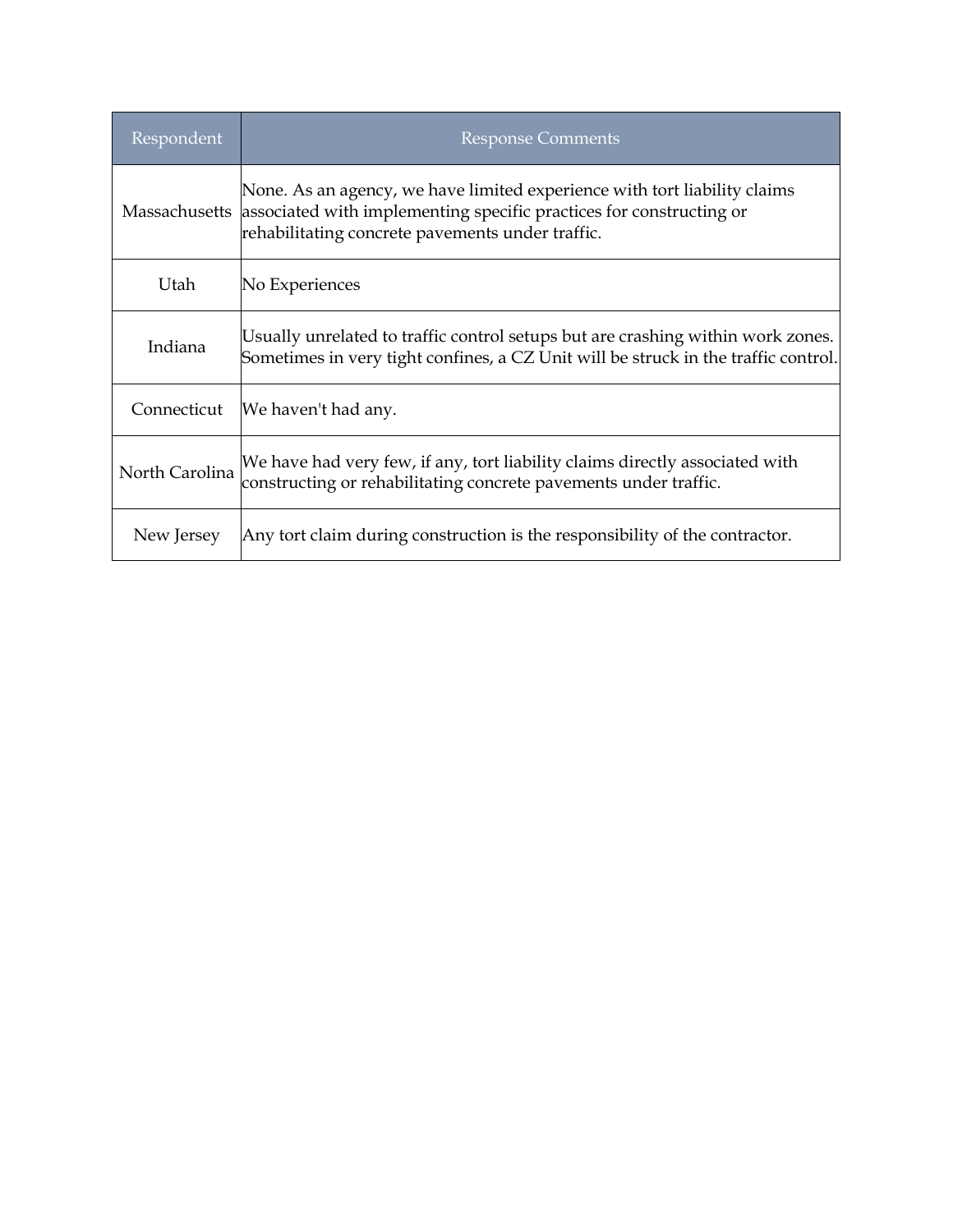Question 16: What is/are the motivation(s) for modifying your agency's standard practices for constructing or rehabilitating concrete pavements under traffic?

| Respondent              | <b>Response Comments</b>                                                                                                                                                                                                                                                                                                                                                                                         |
|-------------------------|------------------------------------------------------------------------------------------------------------------------------------------------------------------------------------------------------------------------------------------------------------------------------------------------------------------------------------------------------------------------------------------------------------------|
| Maine                   | N/A, Maine does not use concrete pavements                                                                                                                                                                                                                                                                                                                                                                       |
|                         | New HampshireNot applicable as we don't have any concrete pavements that we maintain.                                                                                                                                                                                                                                                                                                                            |
| Delaware                | DelDOT was once very focused on the financial and quality health of projects.<br>We've experienced a management shift and now we are solely focused on<br>reducing complaints about traffic backups, etc.                                                                                                                                                                                                        |
| Nebraska                | Allow white-topping to compete with asphalt overlays--on 2-lane, 2-way<br>roads.                                                                                                                                                                                                                                                                                                                                 |
| Massachusetts           | CPR repairs are more disruptive and time consuming than HMA, delays that<br>are problematic when considering high traffic volumes, night-time work hours<br>with narrow work windows and the extremely limited pool of concrete paving<br>contractors. Previous concrete paving initiatives that advocated thin concrete<br>pavements in efforts to reduce costs proved unsuccessful after premature<br>failure. |
| District of<br>Columbia | We want to try using alternate bidding to get PCC pavement instead of HMA<br>but contracting office is not used to this and is not helpful.                                                                                                                                                                                                                                                                      |
| New Jersey              | Based on lessons learned, we are considering revising our precast concrete slab<br>specifications which is a proprietary spec for Fort Miller's Super Slabs to make<br>it a generic spec so that other locally available precast systems can be allowed<br>in the NJDOT projects. We have also initiated a research project to study long<br>term performance of locally available precast system using HVS.     |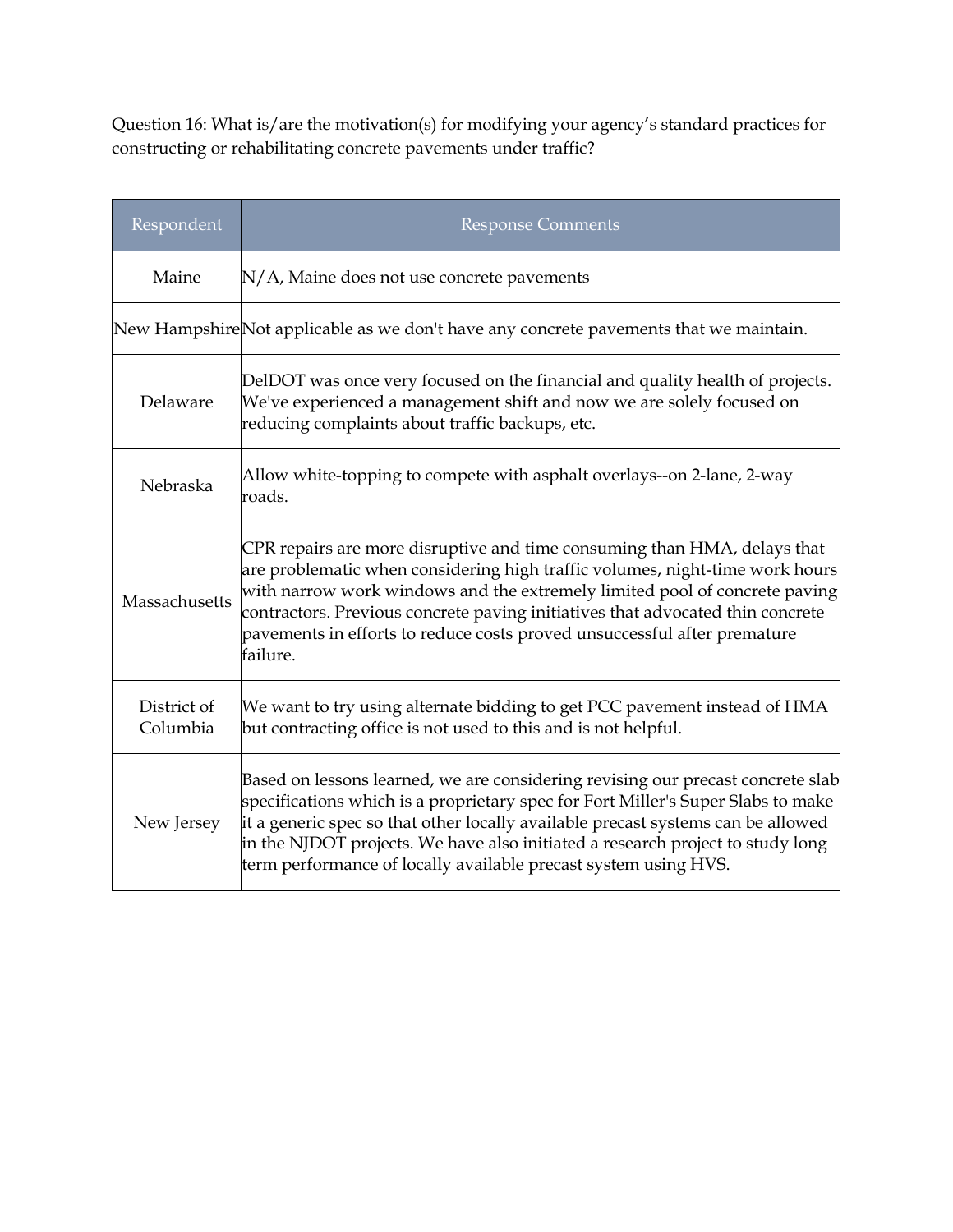Question 17: What are the reasons your agency does not modify your agency's standard practices for constructing or rehabilitating concrete pavements under traffic?

| Respondent              | <b>Response Comments</b>                                                                                                                                                         |
|-------------------------|----------------------------------------------------------------------------------------------------------------------------------------------------------------------------------|
| Maine                   | $N/A$ , Maine does not use concrete pavements                                                                                                                                    |
|                         | New Hampshire Not applicable as we don't have any concrete pavements that we maintain.                                                                                           |
| District of<br>Columbia | Not sure why we don't use PCC more. Never have been given a good<br>explanation. We replace existing PCC roads with PCC, otherwise we use<br>composite pavement or full asphalt. |
| New Jersey              | As mentioned in previous question, we are modifying specification.                                                                                                               |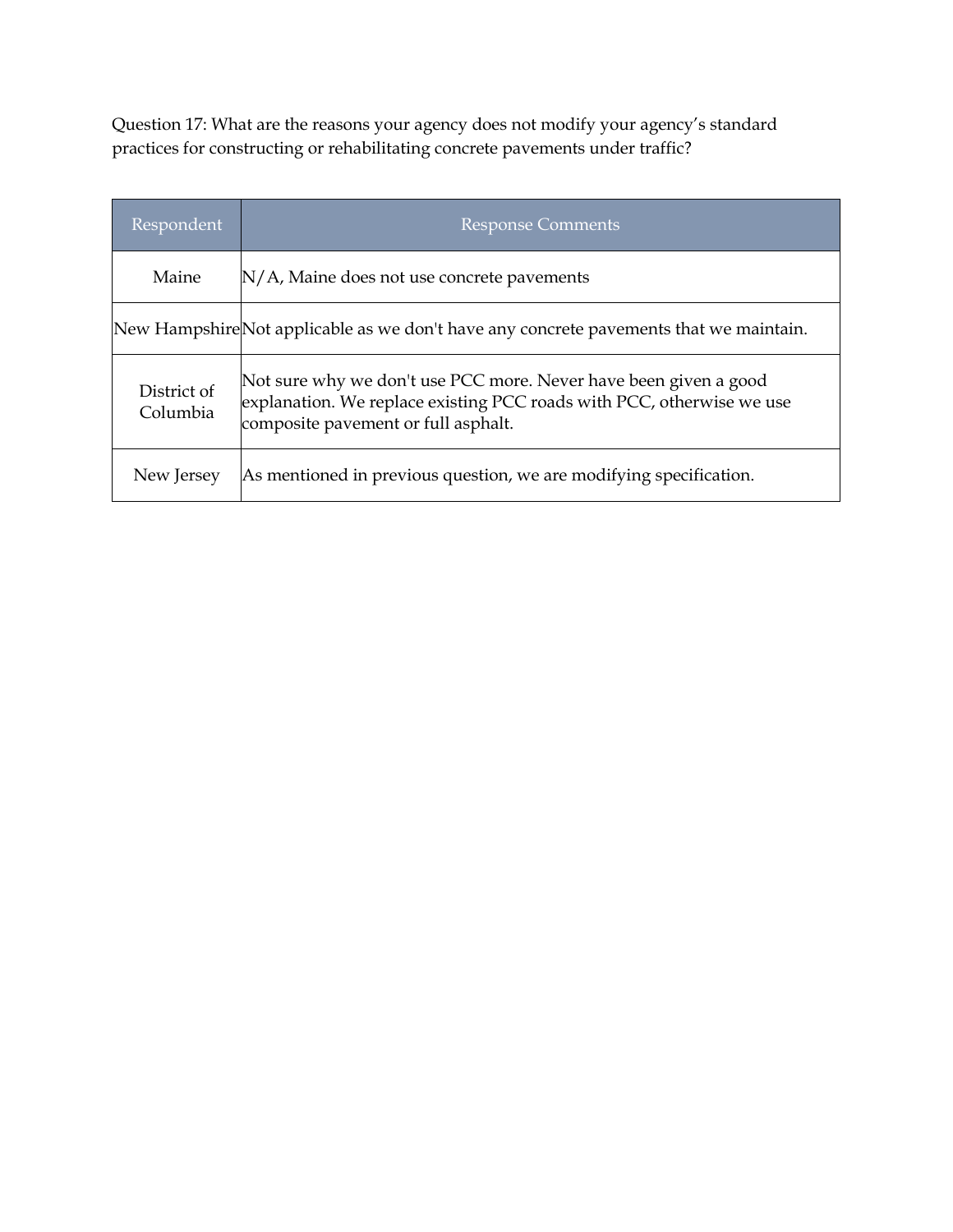Question 18: As applicable, please comment on the practice(s) that your agency would consider in future for constructing and rehabilitating concrete pavements under traffic? Please list the specific practices in comment boxes below.

| Practice                  | Respondent       | Comments (as applicable)                                                                                                                                                                                                                                                                                                                                                                           |
|---------------------------|------------------|----------------------------------------------------------------------------------------------------------------------------------------------------------------------------------------------------------------------------------------------------------------------------------------------------------------------------------------------------------------------------------------------------|
| Maintenance<br>of traffic |                  | To maintain capacity, reconstruction and most rehabilitation<br>North Carolina activities for concrete pavements are not just rehabs; they become<br>a widening project by necessity.                                                                                                                                                                                                              |
|                           | Arizona          | The use of high-early concrete strength allows a quick reopen to<br>traffic                                                                                                                                                                                                                                                                                                                        |
|                           | New Jersey       | Co-ordinate with other projects and other agencies to minimize<br>disruptions.                                                                                                                                                                                                                                                                                                                     |
|                           | Connecticut      | Cross-overs                                                                                                                                                                                                                                                                                                                                                                                        |
|                           | Utah             | Always looking for innovative ways to maintenance traffic and<br>reduce impacts                                                                                                                                                                                                                                                                                                                    |
|                           | Nebraska         | 24/7 Flagging, automated traffic signals                                                                                                                                                                                                                                                                                                                                                           |
|                           | California       | More innovative traffic staging                                                                                                                                                                                                                                                                                                                                                                    |
|                           |                  | During any construction operation, the same # of lanes that<br>Illinois Tollway preceded the project must be maintained during peak hours. The<br>use of counterflow MOT is necessary at times.                                                                                                                                                                                                    |
|                           | North Carolina   | Rehabilitation projects would be aided if quicker curing materials<br>were allowed in order to return traffic to their existing patterns at<br>the end of the work period in lieu of having to keep lanes closed<br>while concrete is curing. Additionally, the use of "precast"<br>materials would also allow the capacity to be restored a lot<br>quicker than traditional "in place" materials. |
|                           | Wyoming          | Allow recycle                                                                                                                                                                                                                                                                                                                                                                                      |
|                           | Connecticut      | Higher Performance Concretes                                                                                                                                                                                                                                                                                                                                                                       |
|                           | Utah             | Open to materials changes, but not willing to sacrifice quality                                                                                                                                                                                                                                                                                                                                    |
| Materials                 |                  | Massachusetts Local contractor mixtures not                                                                                                                                                                                                                                                                                                                                                        |
|                           | Tennessee        | Recycled materials such as recycled concrete                                                                                                                                                                                                                                                                                                                                                       |
|                           | Nebraska         | Require maturity method be used for opening strength. Require<br>approved mix designs with early strength capabilities.                                                                                                                                                                                                                                                                            |
|                           | Ohio             | Hollow dowel bars, durable rapid setting patch materials, precast<br>panels                                                                                                                                                                                                                                                                                                                        |
|                           | California       | Reaching higher strength of concrete much faster                                                                                                                                                                                                                                                                                                                                                   |
|                           | Illinois Tollway | The Tollway uses concrete with mix designs based on<br>performance with minimal delay to opening pavement to<br>construction traffic. Specified minimum strengths to opening new<br>or rehabilitated roads to construction traffic have been reduced<br>from 3,200 psi to 2,500 psi with no issues. Strengths may be                                                                               |
|                           |                  | lowered further to expedite construction more.                                                                                                                                                                                                                                                                                                                                                     |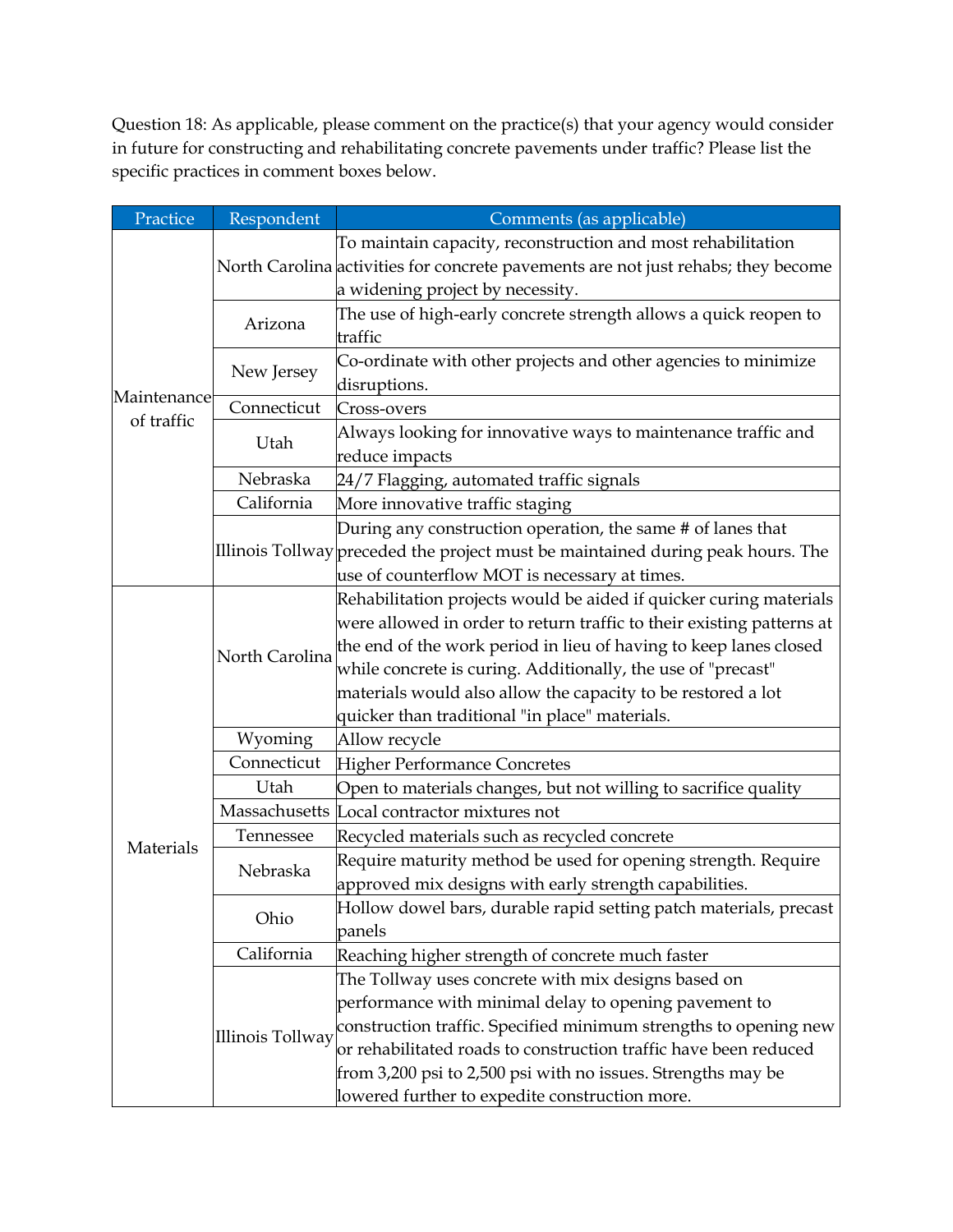| Practice     | Respondent              | Comments (as applicable)                                                                                                                                                                                                                                                                                                                                                                                                                                                                    |
|--------------|-------------------------|---------------------------------------------------------------------------------------------------------------------------------------------------------------------------------------------------------------------------------------------------------------------------------------------------------------------------------------------------------------------------------------------------------------------------------------------------------------------------------------------|
| Design       |                         | Concrete rehabilitation projects can involve serious rehabilitation<br>requirements, however; these often don't get scoped and funded<br>appropriately. The MOT plans can often drive the scope of work<br>North Carolina and therefore affect the overall project budget. Currently, these<br>types of projects receive less scoping attention than bigger<br>budgeted widening projects. More focus and understanding of the<br>scope of work for these projects is essential for success |
|              | Wyoming                 | Look at different design standards                                                                                                                                                                                                                                                                                                                                                                                                                                                          |
|              | New Jersey              | We will consider other locally available precast systems.                                                                                                                                                                                                                                                                                                                                                                                                                                   |
|              | Connecticut             | Thicker the better                                                                                                                                                                                                                                                                                                                                                                                                                                                                          |
|              |                         | Would like to see improvements in concrete pavement design<br>Massachusetts methods - significant disparity in slab thickness between ME and<br>1993 AASHTO.                                                                                                                                                                                                                                                                                                                                |
|              | Tennessee               | Composite Pavements (concrete on concrete)                                                                                                                                                                                                                                                                                                                                                                                                                                                  |
|              | Nebraska                | NDOR might consider a contractor-developed final profile that<br>meets maximum yield, and slope tolerances.                                                                                                                                                                                                                                                                                                                                                                                 |
|              | Arkansas                | Ways to improve life cycle performance.                                                                                                                                                                                                                                                                                                                                                                                                                                                     |
|              | California              | More durable structural sections. Consider 100 year design<br>concrete pavement in high traffic urban areas                                                                                                                                                                                                                                                                                                                                                                                 |
|              | Illinois Tollway        | All new concrete pavement designs are typically JPCP's or CRC's<br>based on LCCA's for the specific location of construction.<br>Rehabilitation projects are commonly mill and fill projects of<br>composite pavements with patching included as needed.                                                                                                                                                                                                                                    |
|              | Connecticut             | Good ride specs                                                                                                                                                                                                                                                                                                                                                                                                                                                                             |
|              | Indiana                 | Roller Compacted Concrete                                                                                                                                                                                                                                                                                                                                                                                                                                                                   |
| Construction |                         | North Dakota Stringless paving                                                                                                                                                                                                                                                                                                                                                                                                                                                              |
|              | South Carolina Pre-cast |                                                                                                                                                                                                                                                                                                                                                                                                                                                                                             |
|              | Arkansas                | SAM Air meter, durability testing, maturity sensors                                                                                                                                                                                                                                                                                                                                                                                                                                         |
|              | California              | More concrete overlays                                                                                                                                                                                                                                                                                                                                                                                                                                                                      |
|              | Illinois Tollway        | The Tollway is converting from method specifications for<br>construction to performance related specifications for new<br>concrete pavement construction. Method specifications still apply<br>for rehabilitation.                                                                                                                                                                                                                                                                          |
| Equipment    | Arkansas                | 3D modeling, stringless paving, zero clearance paver, realtime<br>smoothness                                                                                                                                                                                                                                                                                                                                                                                                                |
|              | Illinois Tollway        | Conventional or stringless pavers with or without dowel bar<br>inserters are allowed for concrete paving.                                                                                                                                                                                                                                                                                                                                                                                   |
| Project      | Nebraska                | CMGC and more use of $D/B$                                                                                                                                                                                                                                                                                                                                                                                                                                                                  |
| Delivery     | California              | More design/build projects                                                                                                                                                                                                                                                                                                                                                                                                                                                                  |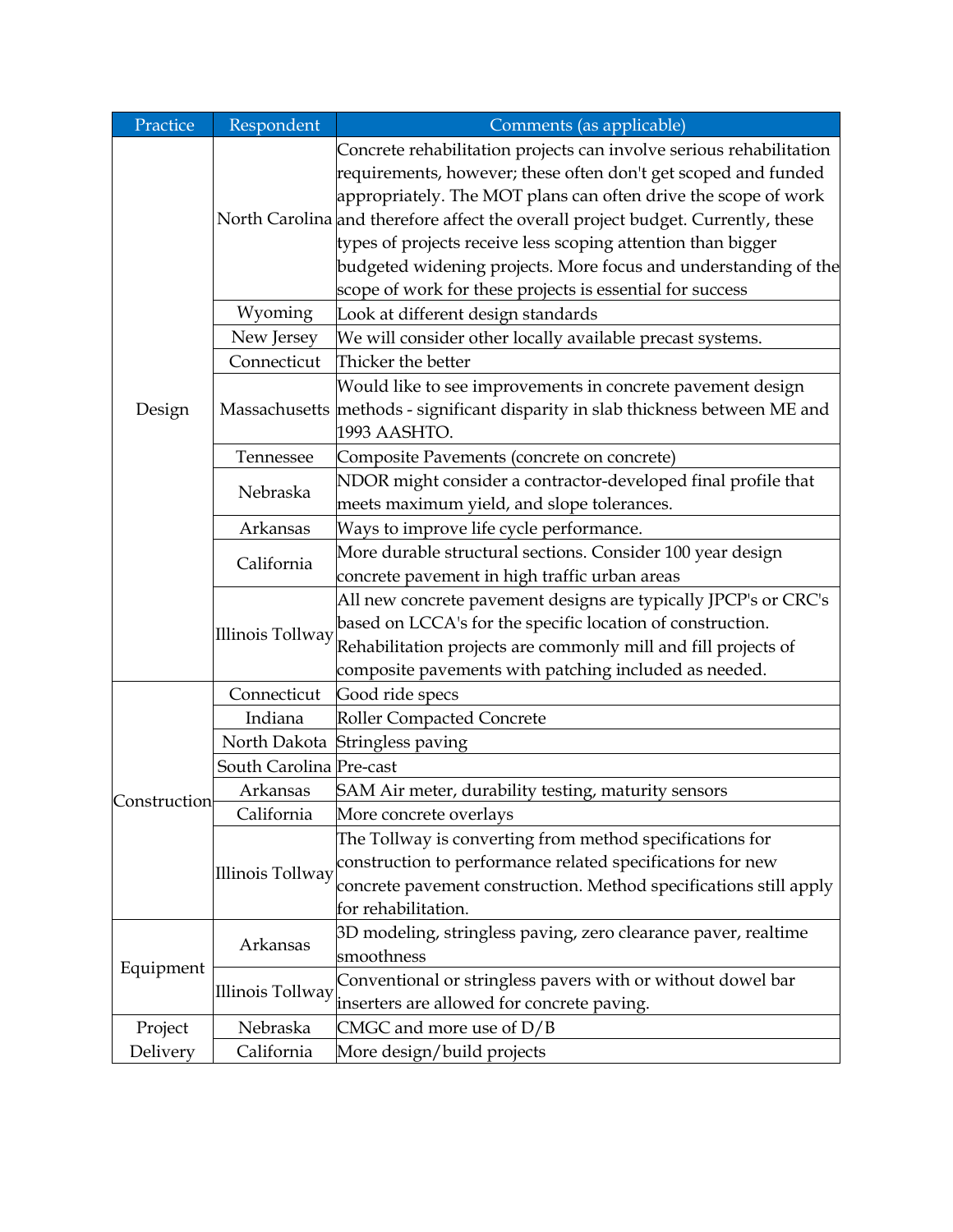| Practice           | Respondent              | Comments (as applicable)                                                                                                         |
|--------------------|-------------------------|----------------------------------------------------------------------------------------------------------------------------------|
| Procurement        | District of<br>Columbia | We need more guidance from our contracting office. We want to<br>use alternate bids but have never done before. They are not     |
|                    |                         | helpful.                                                                                                                         |
|                    | Indiana                 | <b>CMAR</b>                                                                                                                      |
|                    | Nebraska                | Maybe -- Alternative bids (PCC vs HMA) for overlay projects.                                                                     |
|                    | Arkansas                | Design Build                                                                                                                     |
| Contract           | Connecticut             | <b>Not Consultants</b>                                                                                                           |
| Management         | Arkansas                | <b>Alternate Technical Concepts</b>                                                                                              |
|                    | Wyoming                 | Look at different performance measures                                                                                           |
|                    | Connecticut             | 50 years plus                                                                                                                    |
|                    | Nebraska                | Greater use of I/D for completion time                                                                                           |
| Performance        | <b>Illinois Tollway</b> | Performance related construction specifications will be required<br>for all future JPCP and CRCP designed pavements. Performance |
|                    |                         | related specifications are required for most all new pavement,                                                                   |
|                    |                         | new bridge deck and patching concrete mix designs.                                                                               |
| Maintenance        | Connecticut             | Programmed on a regular basis. Keep to that schedule                                                                             |
| and                | Nebraska                | Full QC/QA plans for PCCP                                                                                                        |
| Operations         | Illinois Tollway        | Only the most durable fast setting patching materials are                                                                        |
|                    |                         | considered for maintenance.                                                                                                      |
|                    | Connecticut             | Grind as needed. Check friction on a regular basis                                                                               |
| Safety             | <b>Illinois Tollway</b> | No split traffic MOT is ever allowed. National standards for work<br>zone protection must always be followed.                    |
|                    | Nebraska                | Safety Innovation slush fund                                                                                                     |
| Other              | Massachusetts           | What are the standard practices other states utilize for slab<br>replacement as a result of subsurface utility repairs.          |
|                    | Washington              | Each one of these items would be evaluated case by case for a                                                                    |
|                    | Florida                 | perceived benefit to the agency.<br>For all above, the agency is always looking for advancements in                              |
|                    |                         | technology, materials, deliver, and construction improvements<br>with the least disruption to the public.                        |
| None of this       |                         |                                                                                                                                  |
| information        | <b>New</b>              | Not applicable as we don't have any concrete pavements that we                                                                   |
| would be<br>useful | Hampshire               | maintain.                                                                                                                        |